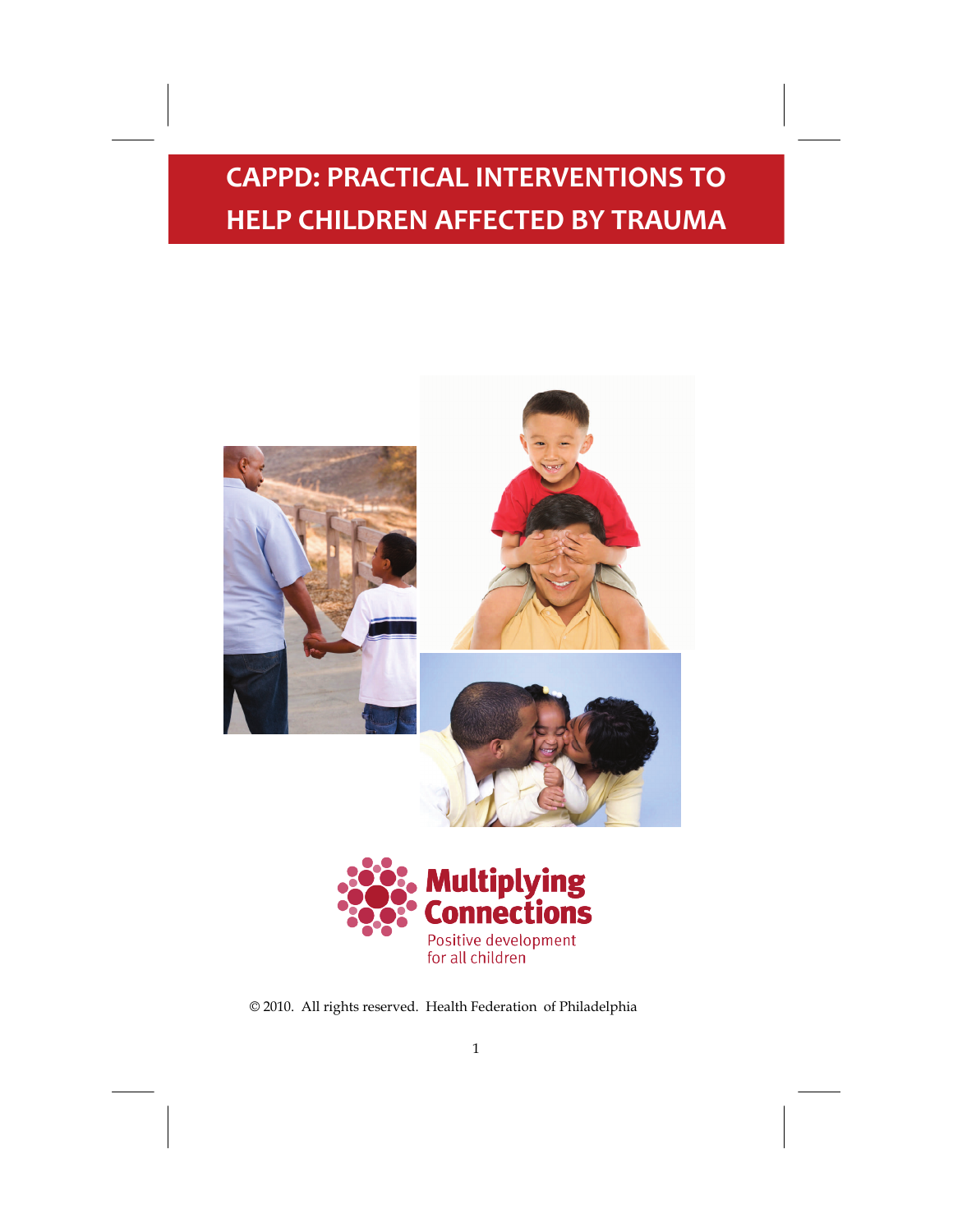

### Acknowledgements

A Guide to Practical Interventions for Children Affected by Trauma would not have been possible without the exceptional contributions of Lucy Marcil. Lucy, spent tireless volunteer hours in the summer before entering medical school at the University of Pennsylvania researching and writing this guide. She delved into books, scoured the internet, and met with local experts to find the best, most current and practical information to include in the pages that follow. The Multiplying Connections Initiative is deeply grateful to her for the gift of her time and her work.

Additional thanks go to the Multiplying Cross System Training Institute and Steering Committee who carefully reviewed and edited the content of the guide and to Suzanne Cohen for publishing the guide in a user friendly format.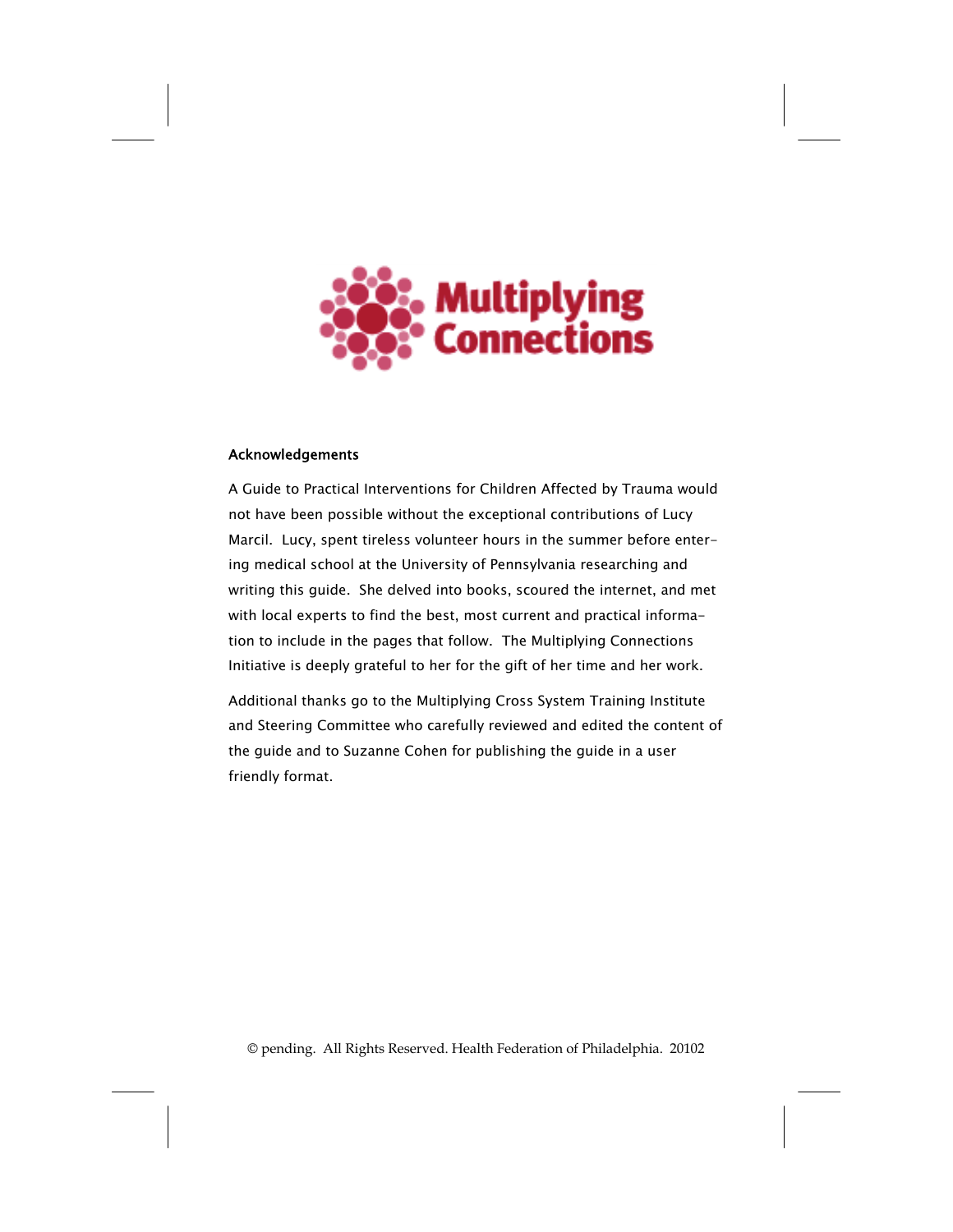# A GUIDE TO PRACTICAL INTERVENTIONS TO HELP CHILDREN AFFECTED BY TRAUMA

## Introduction

The aim of Multiplying Connections is to promote positive development for all children, especially those who have been traumatized by repeated exposure to violence, abuse and neglect. To accomplish this aim, we offer training to children's services professionals on the impact of trauma on development; how to recognize children's reactions to trauma; and how to promote healing through trauma informed care. This guide is designed to supplement the information and skills learned in the Becoming Trauma Informed course by providing you with specific:

> techniques (behavioral and structural changes you can make when interacting with children),

> activities (focused interactions with children designed specifically to help them cope with their responses to trauma and any trauma triggers present in the environment), and

environmental changes (ways you can rearrange your office, classroom, etc to make it calmer and more secure for children)

With a little practice, all of these strategies can easily be implemented and integrated into your daily work and they do not require any special clinical training.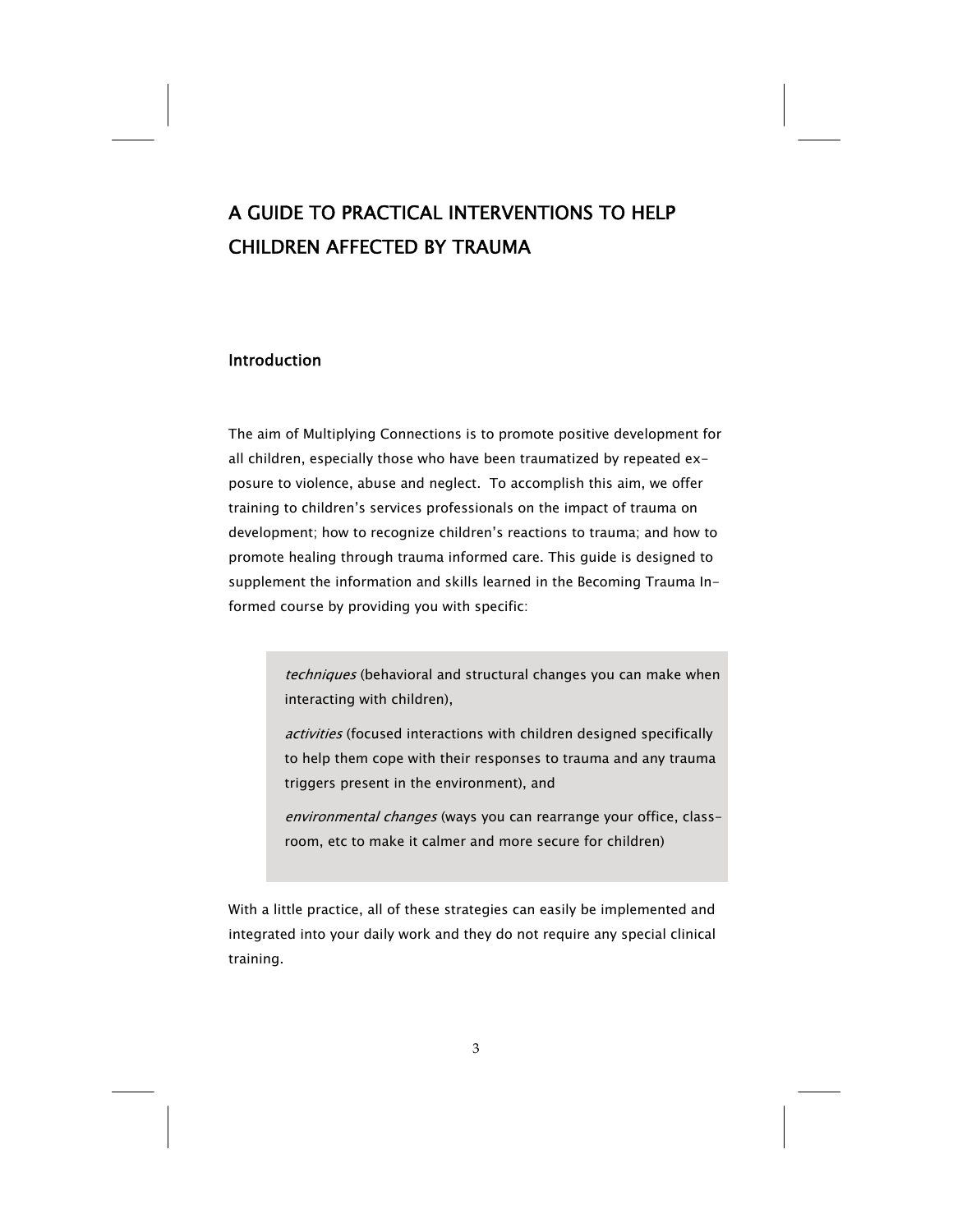Since childhood trauma is "any physical or physiological threat or assault to a child's physical integrity, sense of self, safety or survival or to the physical safety of another person significant to the children" (MC definition  $-$  BTI), the overall goal of all of these interventions is to increase a child's sense of self, safety, stability, and positive connections with others.

Perhaps the most important thing you can do for a child affected by trauma is to create a positive, nurturing relationship with him. Research has repeatedly shown that not only do secure relationships with adults help all children feel safe, stable and develop a sense of self, they also can help children who experience hyper-arousal or disassociation as result of exposure to trauma return to a calmer state. Operating at a more normal level of arousal is crucial for proper brain development and for creating the optimal brain state for learning.

The interventions in this guide are helpful for ALL children because they expose them to positive experiences that promote healthy brain development. Children who experience trauma, however, need more deliberate and more frequent exposure to these interventions because their exposure to such positive experiences has often been limited and curtailed.

Repeated positive experiences enable children affected by trauma to develop new neural path ways in their brains, increasing the opportunity for healthy development and growth. As clinician David Bath points out, children affected by trauma have stress response systems that have fundamentally changed; they "focus on the need to ensure safety rather than on the many growth-promoting interests and activities that secure children find attractive and stimulating" (Bath, p.5). For maximum effectiveness, these interventions, particularly the techniques and environmental changes, need to be done continually, on a permanent basis. Doing so takes practice and patience. It also takes advanced planning, but over time it will become intuitive.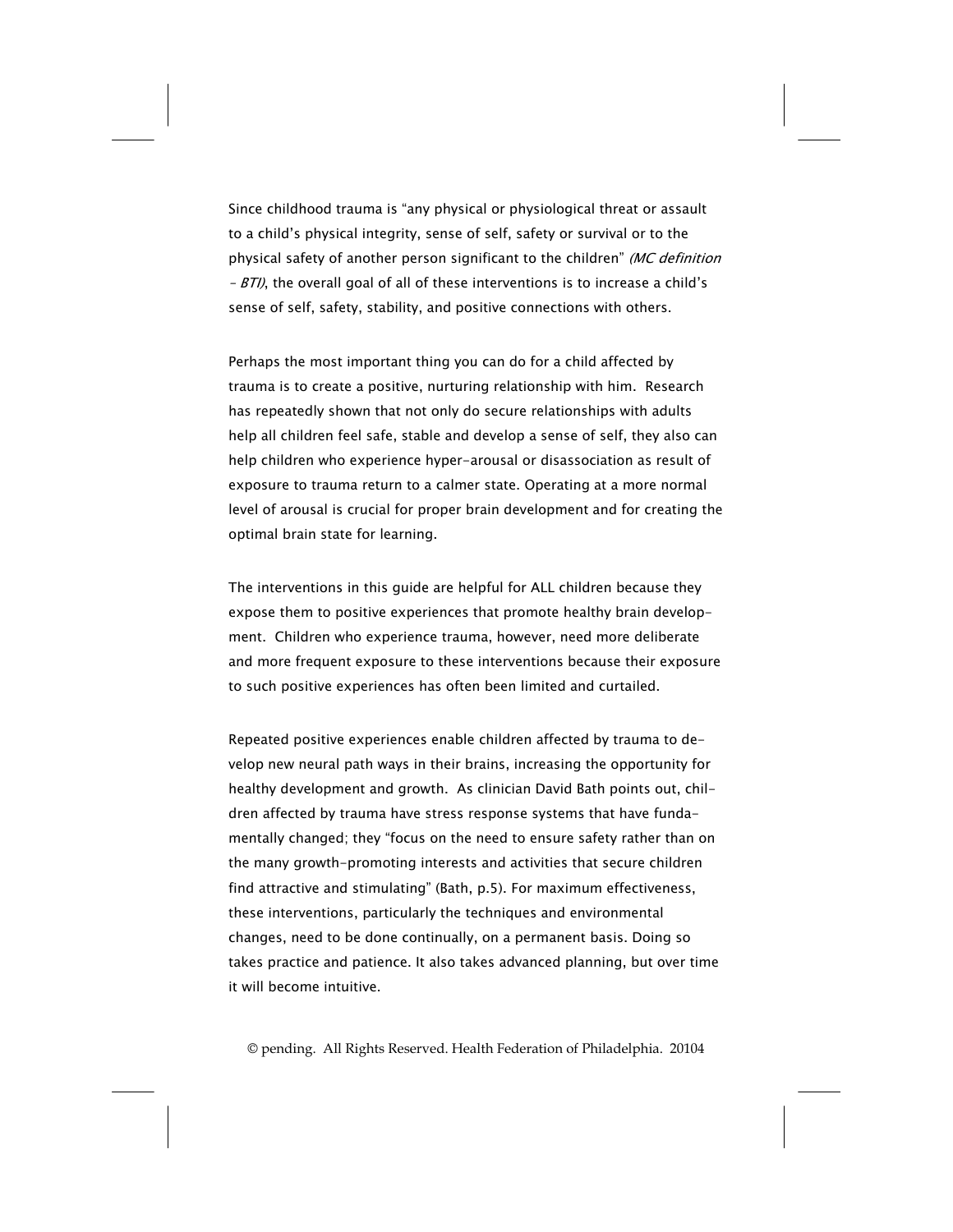In the video series "Helping Traumatized Children" neuroscientist Bruce Perry, MD, outlines the five most important things adults can do to help children who are traumatized:

Stay and teach CALM, be ATTUNED, PRESENT, and PREDICTABLE and DON'T let children's emotions escalate your own.

We have created the mnemonic CAPPD to help you remember these skills. All the activities, techniques, and environmental changes in this guide incorporate one or more of the five principles of CAPPD:

- **CALM:** aims to keep both you and the child(ren) you work with in a relaxed, focused state. It is normal for children to react emotionally to things that upset or agitate them. Learning to regulate their emotions and return to a calm state after being alarmed or triggered by something that upsets them fosters positive relationships and experiences by helping children function in the, the neocortex, the optimal part of the brain for complex thinking and learning.
- ATTUNED. asks you to be aware of children's non-verbal signals: body language, tone of voice, emotional state. These signals tell you how much and what types of activity and learning the child can currently handle. These signals are also constantly shifting, so being attuned to children requires constant vigilance. Furthermore, children affected by trauma experience both life and their trauma in the midbrain, or the implicit, sensory part of the brain rather than in the "thinking/ learning" neocortex. (Steele, p. 14). Consequently, you must connect with the child(ren) on an emotional, sensory level before moving to a cognitive level.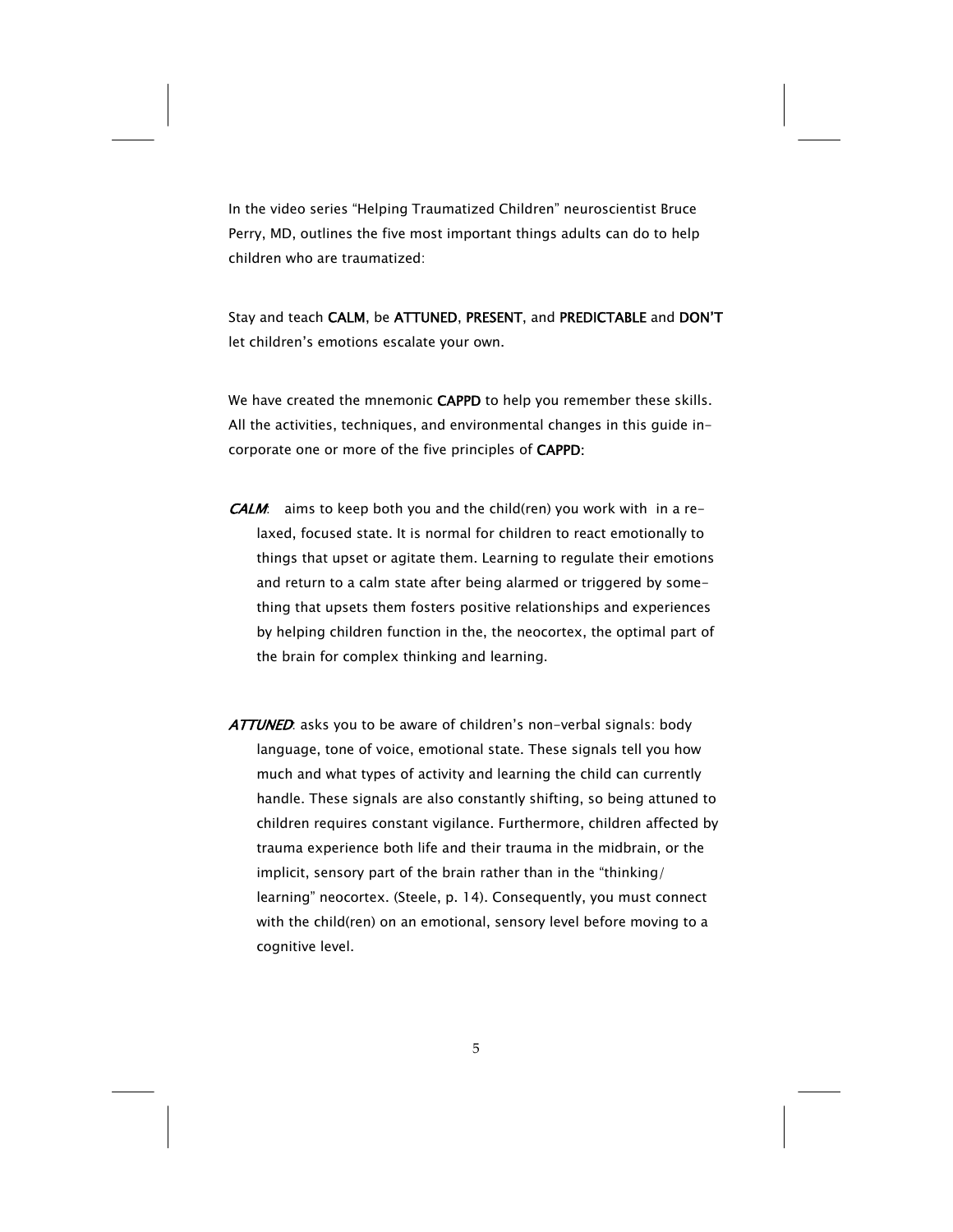- **PRESENT:** requires that you focus your attention on the child(ren) you are with, that you be in the moment. All children can sense when you are not truly engaged or focused on them; to compound this intuition, a "pervasive mistrust of the adults with whom they interact" (Bath, p. 6) is a key characteristic of children who have experienced trauma. Despite their wariness, these children need to and, with support, can form secure relationships with loving adults.
- PREDICTABLE: asks that you provide children with routine, structured, and repeated positive experiences that they need to thrive. Children who have experience trauma view the world as scary and unreliable. Being predictable in your actions and routines will help children feel safe. When they feel safe, they can stop devoting a majority of their brain energy to the fight-or-flight response and instead be free to grow and explore. Engaging in age-appropriate growth-promoting activities will help their brains develop new, positive neuro-networks.
- DON'T let Children's Emotions Escalate Your Own: requires you to remain in control of your emotions and of your expression of them. When children lose control and become angry, frustrated, overly excited, or scared, our own emotions can spiral out of control as well. When this happens, we can escalate the situation and trigger further trauma responses in children. However, these are the moments when children most need us to be calm and steady. They need to know that even though they have lost control, and are experiencing difficult and frightening feelings, the world can still be a reliable and safe place and that they can depend on trustworthy adults. One of the main challenges when working with children who have experienced trauma is teaching them to regulate their own emotions, since their brain systems are often in a hypervigilant or disassociated state. The best way for children to learn to regulate their emotions is by watching us regulate ours.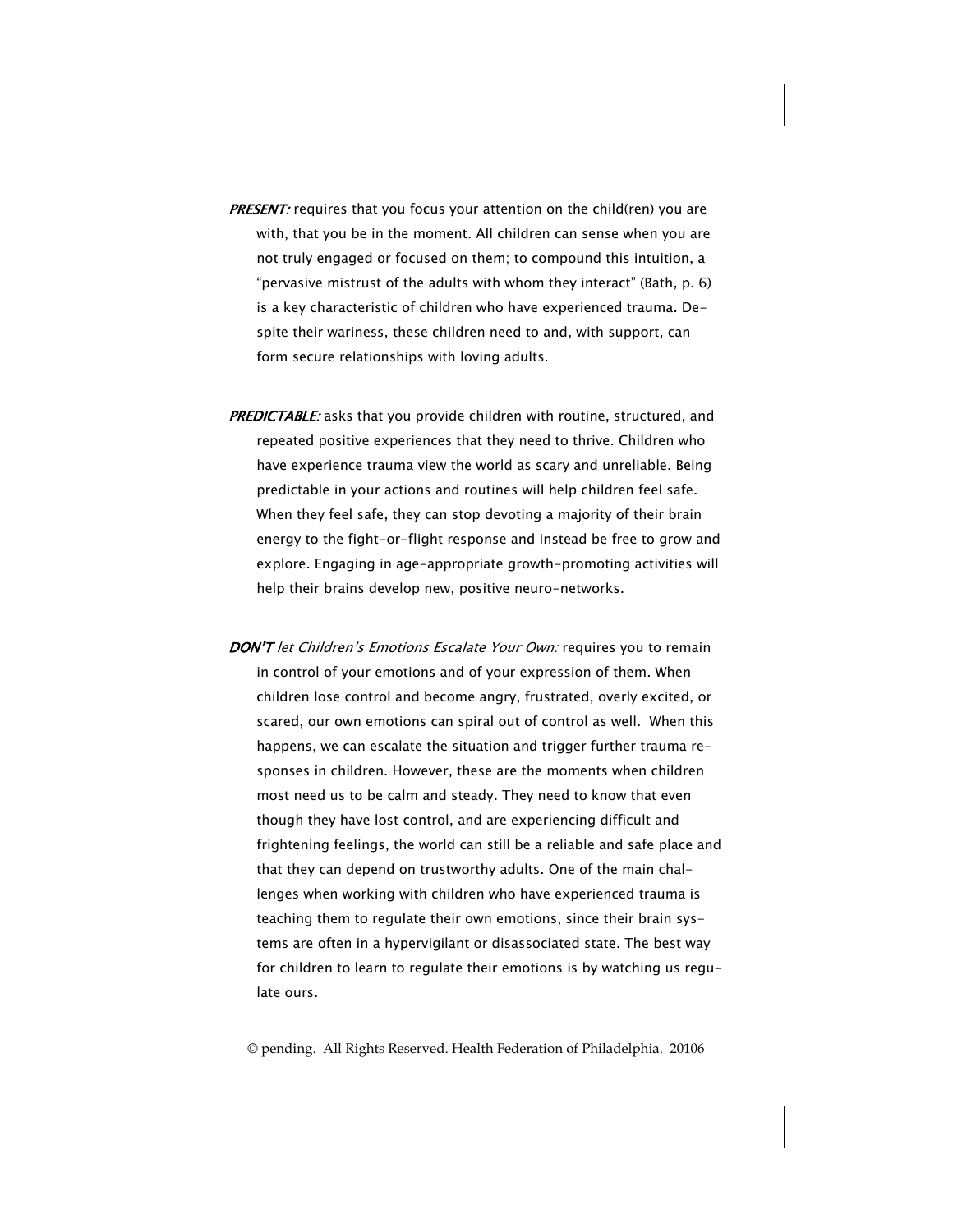We hope you will find these interventions informative and useful. Please visit our website, [www.multiplyingconnections.com](http://www.multiplyingconnections.com), to let us know how you are using CAPPD in your work and if you have further questions or comments!

## **TECHNIQUES**

### CREATE EMOTIONAL/PHYSICAL SAFETY

### Age: 0-5 Applicable To: Groups or Individuals

CAPPD Concepts: predictable, attuned, calm

What It Is: Children affected by trauma will often cling or want to stay close to their primary caregiver; or conversely can be indiscriminate about who they hug. It is important to provide appropriate physical touch to these children. Sit close together, hug them, rub their backs, etc, but ONLY provide physical affection when the child seeks it; requesting/giving unasked for affection can re-traumatize the child or trigger trauma-related behaviors.

Why It Helps: Physical comfort can help calm children and help them cope with the trauma. When children feel free from fear and physical harm, they can better regulate their emotions and behavior.

## PROVIDE CHOICE AND CONTROL

Age: 1.5-5 Applicable To: Groups or Individuals

CAPPD Concepts: predictable, attuned, present

What It Is: It is normal and necessary for children to go through a demanding/controlling phase of development, but trauma exacerbates it. For chil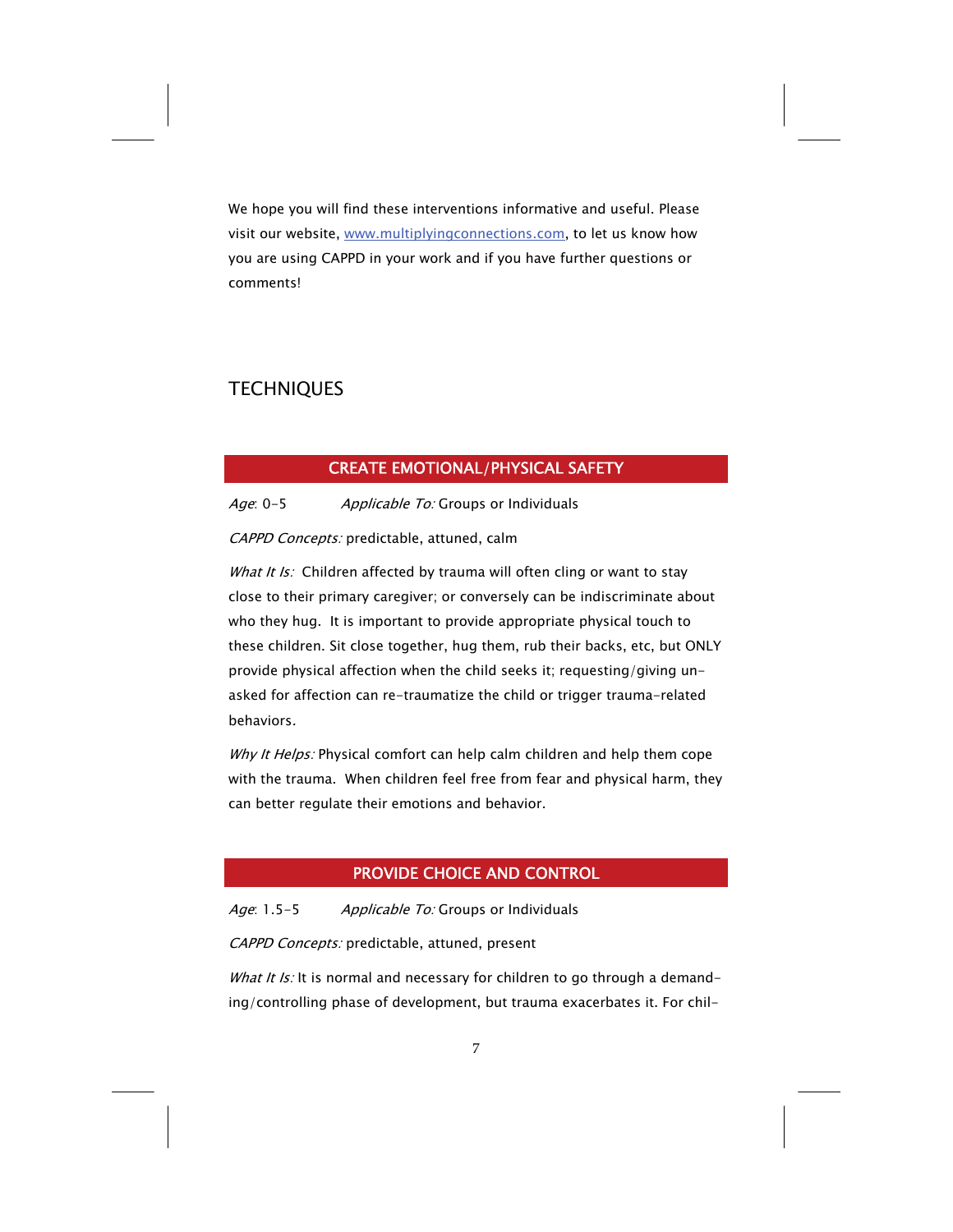dren who have been traumatized, many of their life experiences involve control being taken away from them; they need to regain a sense of control. For demanding/controlling/stubborn kids, give them control over small things. For example, say to them "For snack, you can have A or B" or "Which activity would you like to do, A or B?". Cheer children on as they try new things and try to accomplish things independently.

Why It Helps: Feeling they have control, children will be calmer and less controlling. Having choice and some control also lets children learn that they are important and can make things happen. This technique builds self-efficacy, fosters trust, and promotes a sense of identity.

### COMMUNICATE RESPECT/TRANSPARENCY:

Age: 2-5 Applicable To: Groups or Individuals

CAPPD Concepts: predictable, attuned, present

What It Is: When you communicate with children, use words, tone, and body language that show you respect them as people. Don't try to hide information from children or evade their questions. If they ask you about something that you truly cannot tell them, say: "I wish I could tell you the answer to that, but I can't. I can tell you, though, that…"

Why It Helps: Respecting children promotes their sense of identity and helps them feel competent and worthy. Receiving respect and open, honest communication from adults helps children learn to communicate more effectively. In turn, these experiences will help them regulate their emotions and behavior.

### BE NURTURING

Age: 0-5 Applicable To: Groups or Individuals

CAPPD Concepts: attuned, present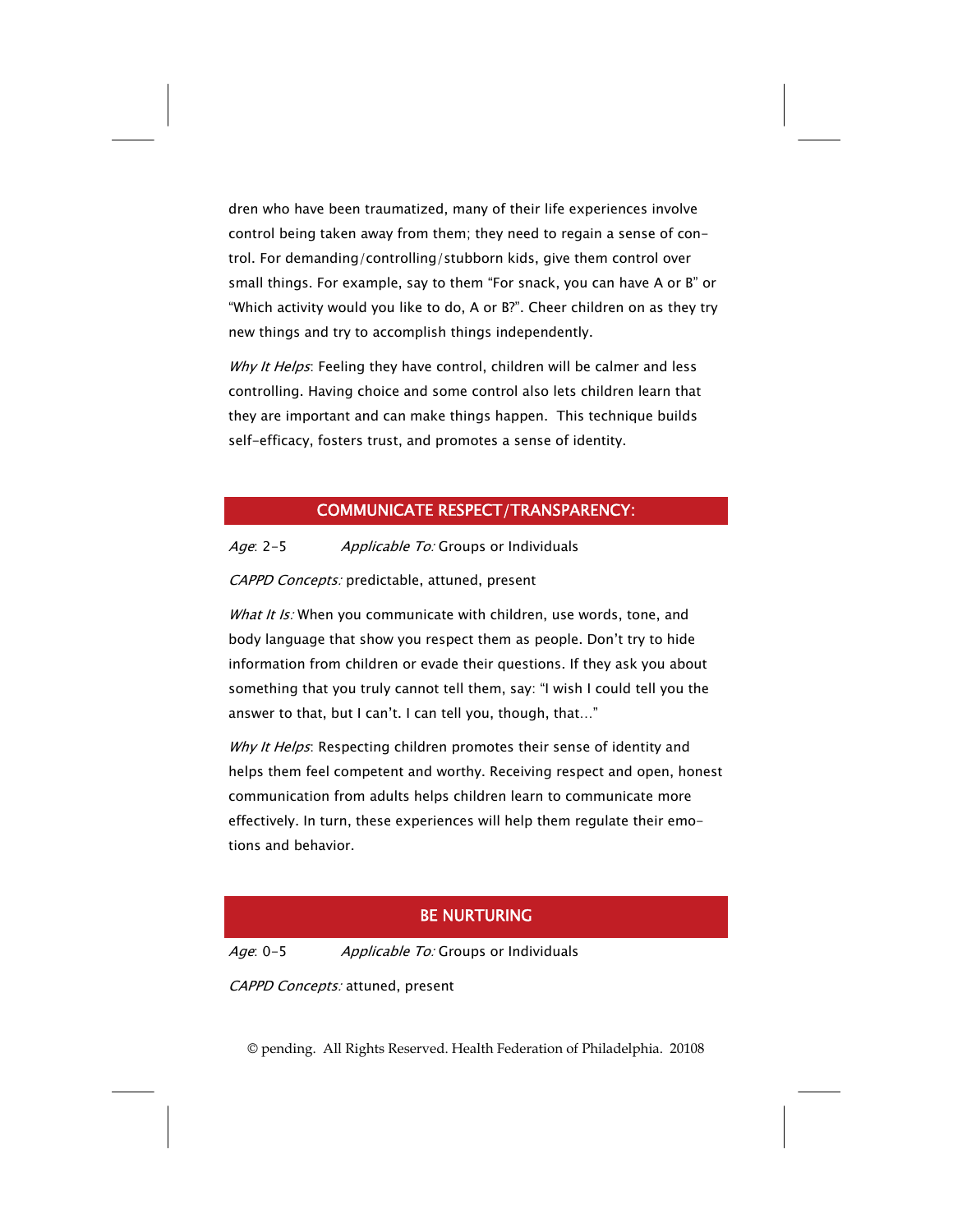What It Is: The ability to nurture measures the extent to which a caregiver is available and able to sensitively meet the needs of a child. Some examples of nurturing behavior are: being fully present in your interactions with children (verbally and non-verbally), validating their feelings, providing physical affection and comfort when sought, laughing and playing games, providing safe mental, physical and social challenges that promote healthy growth and development.

Why It Helps: Children who are adequately nurtured feel more secure, which leads to the healthy development of self-esteem.

### PROVIDE STABILITY

### Age: 0-5 Applicable To: Groups or Individuals

### CAPPD Concepts: predictable

What It Is: Stability means a child's environment is predictable and consistent. A key factor in providing stability is establishing a routine, such as doing things at the same time and in the same way as much as possible every day. Children benefit from knowing the routine. Use visual charts with pictures whenever possible to help kids see the schedule and what comes next. Sometimes, verbal processing is too much. If the routine has to change, tell the children about the change as soon as you can. Explain how it will change and why, if possible. Try to engage them in making the change.

Why It Helps: Planning the day and having a daily routine makes life much more predictable and manageable for children affected by trauma. Traumatizing experiences, especially chronic trauma, are inherently unpredictable. Children need to learn that the world and their life can be predictable to regain a sense of trust and control. Establishing routine also reassures children that an adult is in charge and will help keep them safe. Stability/ safety and repeated experiences are essential for children to be able to learn and function from the neocortex.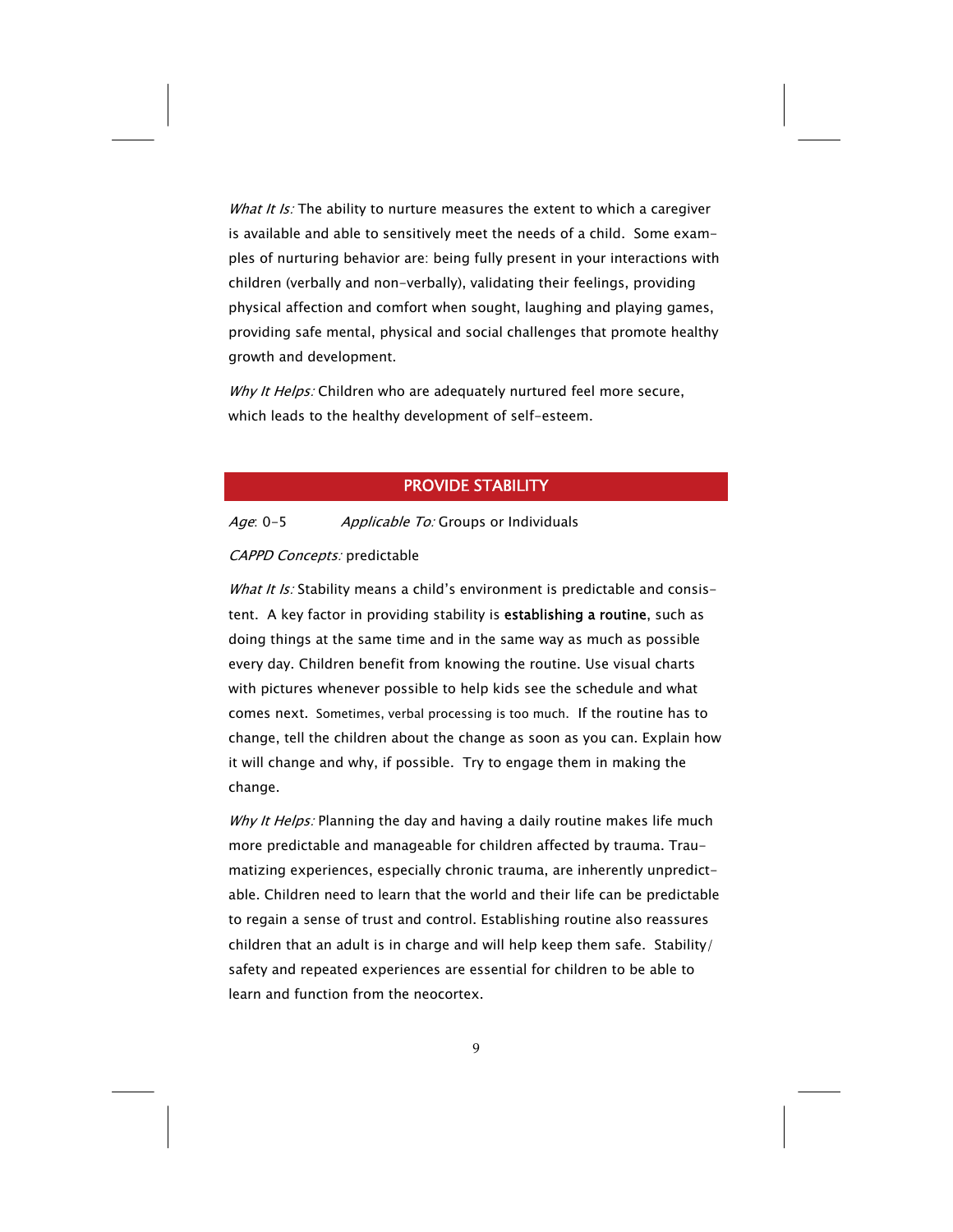### GET DOWN ON EYE LEVEL

Age: 0-5 Applicable To: Groups or Individuals

#### CAPPD Concepts: attuned, present

What It Is: When interacting with -or especially, speaking with - children, make sure you are on eye level with them and make regular eye contact with them. For babies, this means getting close to the child so they can make eye contact—it might mean lying on the floor with the baby, or holding the baby at the adult's eye level,

Why It Helps: Being on the same physical level as you makes children feel safer, more in control, and more connected to you. It communicates to them that you are there for them and really paying attention to them.

### MODEL OPEN DISCUSSION

Age: 3-5 Applicable To: Groups or Individuals

### CAPPD Concepts: attuned, present

What It Is: Whenever possible in your conversations with children, talk with them openly. Provide them with honest, clear information in ageappropriate language. Allow them time to process the information and ask questions. Don't avoid talking about subjects or answer their questions just because you feel awkward discussing them. You will find that over time you gain more comfort and confidence talking about uncomfortable issues and children in turn will be more open with you.

Why It Helps: Open discussion helps kids learn generally to talk openly and develop good conversation skills. Open dialogue will also help children feel more comfortable discussing difficult issues. When children have the truth and the facts, it decreases their impulsivity and aggression. Open discussion also communicates respect for the children, which helps build their self-esteem.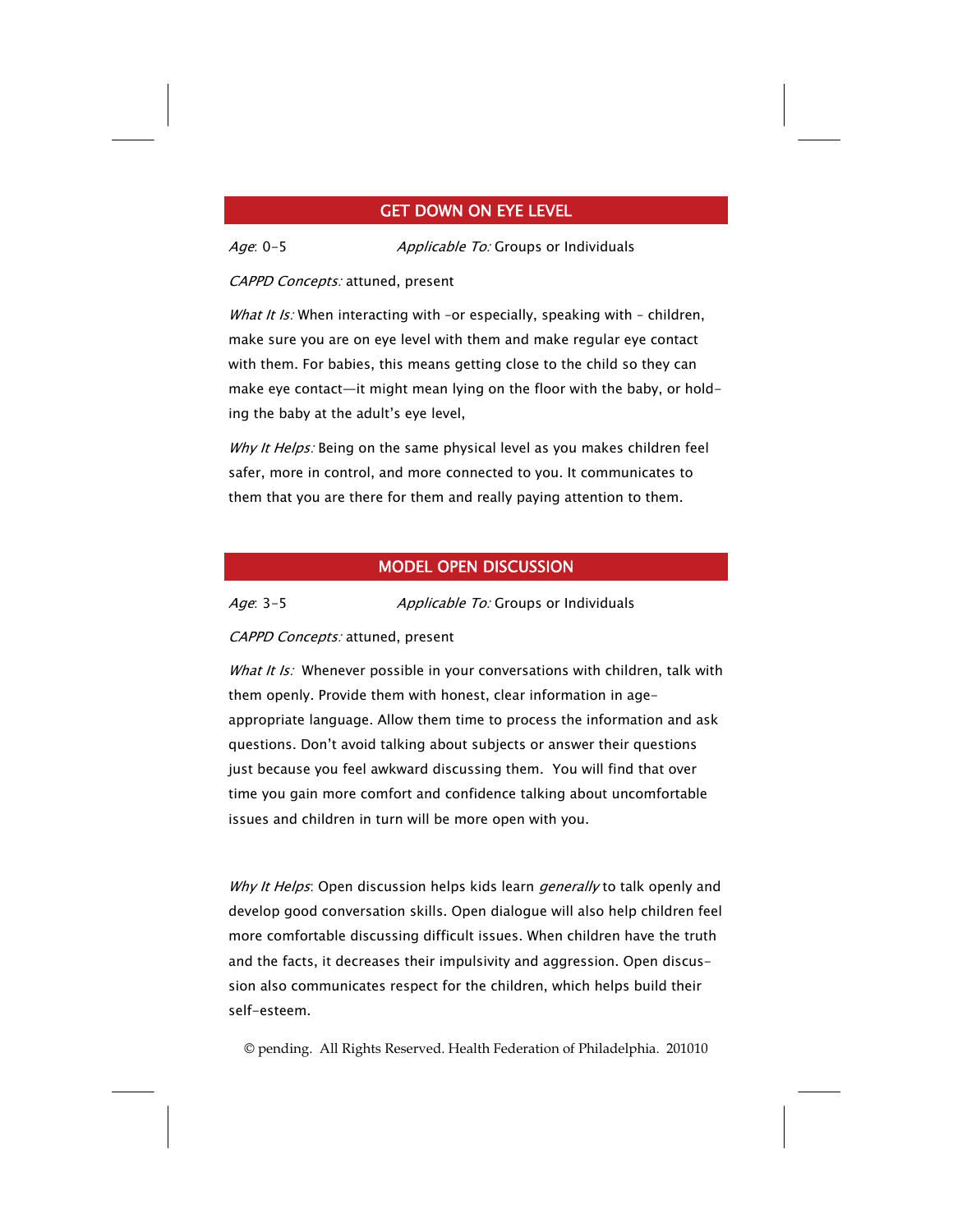### DISCIPLINE STRATEGIES

Age: 1-5 Applicable To: Groups or Individuals

CAPPD Concepts: calm, attuned, predictable, don't...

What It Is: Make sure you have a well-established discipline and consequences system. Generally, though, a behavior modification program ( like stickers) does not work for children affected by trauma. Use direct, specific, positive wording for both written and verbal rules and directions. For example, instead of saying, "Will you stop being so hyperactive?", you can say, "Please walk quietly and calmly in the hallway."

Think about the causes of a child's behavior before giving disciplining. Try to make the experience something from which they can learn. Try to select consequences that address the causes of the behavior and that are logical. Also keep in mind that children who have experienced trauma often need adults to react to their developmental age, not their biological age (i.e. – a 5 yr old throwing a tantrum like a 2 yr old may need to be rocked and held, not sent out to time out). Give choices, if possible, for consequences. Children affected by trauma are very sensitive to displeasure, so err on the side of under-reacting, when possible. Don't criticize or shame children for regression (i.e. – a potty-trained child starts wetting his pants again after trauma); regression is a normal response to trauma. Try to ensure that the consequence will not trigger a trauma response, for some children discipline strategies such as isolated time out may be very retraumatizing if they have been neglected or abandoned in the past. It is NEVER acceptable for children's services professionals caregiver to use hitting, spanking, verbal abuse or yelling as a consequence for a child's negative behavior.

Give warm, abundant praise as much as you can (ratio of praise to criticism should be at least 6:1). In other words, make more effort to catch and acknowledge children doing "good" things. Make sure to use "labeled" (specific) praise. For example, instead of giving vague encouragement like "Good job," praise the specific behavior or action – "I really like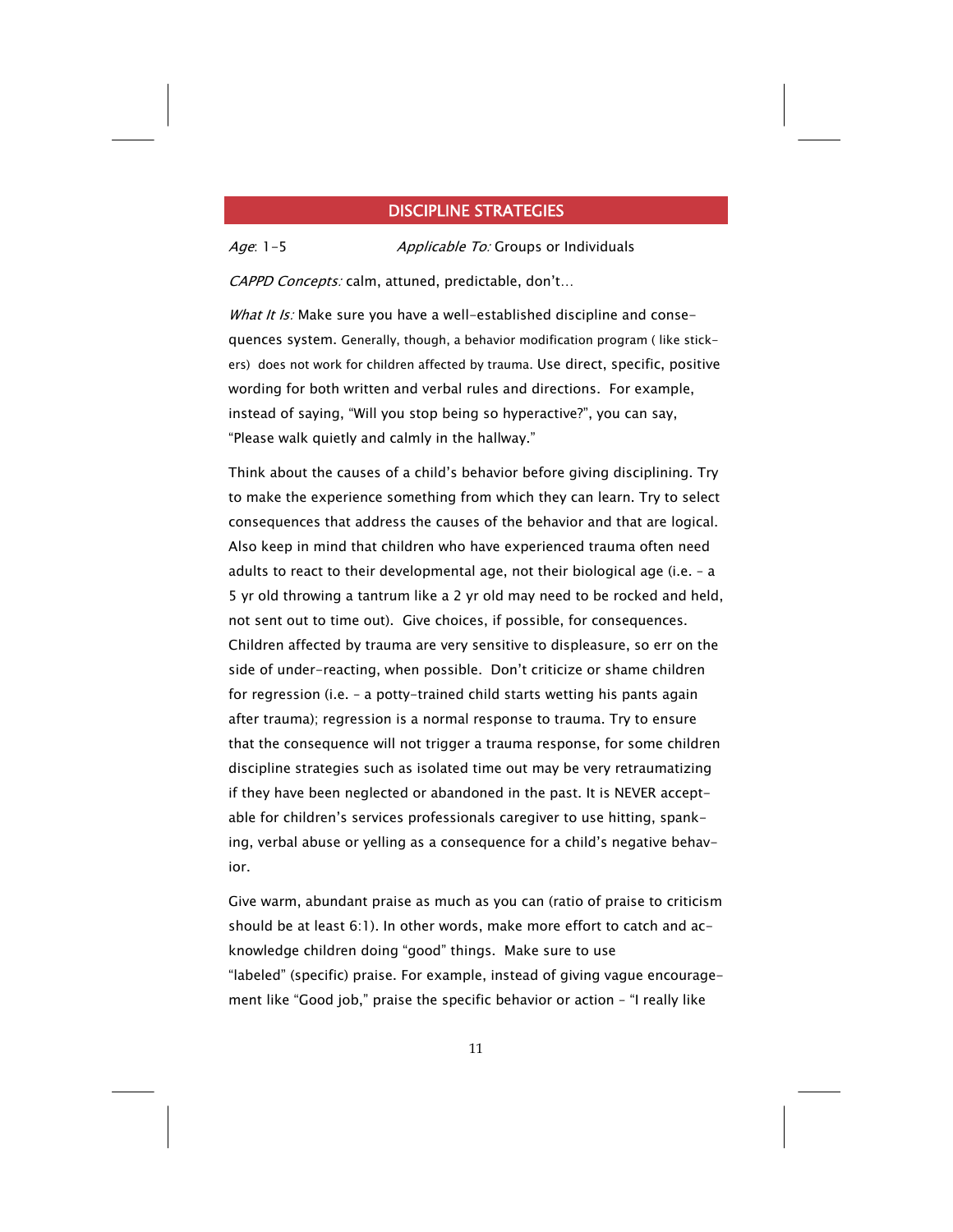how quickly you stopped playing the game when I said it was time to go inside" or "I really like how you used many different colors to draw your butterfly today"

Why It Helps: Why It Helps: Knowing what to expect for various types of behavior helps make children's lives predictable and helps them learn how to act. Responding to children's developmental age, not their biological age starts where they really are and helps their brains develop in ways that they may have missed earlier in life. Children impacted by trauma often practice reenactment: the habit of recreating old relationships with new people. Even if these are negative relationships, they are familiar and therefore feel safer/more predictable to children affected by trauma. These children are so sensitive to criticism, they need abundant praise to help them develop a healthy sense of self-esteem and self-worth. Giving children choices for consequences gives them a sense of control, helps avoid battles, and increases their sense of self.

# **ACTIVITIES**

### MAKE A SAFETY PLAN

Age: 2-5 Applicable To: Groups and individuals

CAPPD Concepts: attuned, predictable

What It Is: Create and practice safety plans (for fires, hurricanes, tornados, earthquakes, school lock-down, etc) and educate children about it. If you are in the midst of disaster or trauma (especially acute, public trauma), inform children that the school, institution, or other authority is working to keep them safe; emphasize the plan.

Why It Helps: The plan will help them feel a sense of control and predictability – know what to do and expect if something goes wrong. Useful as soon as children are old enough to start worrying/being aware of danger.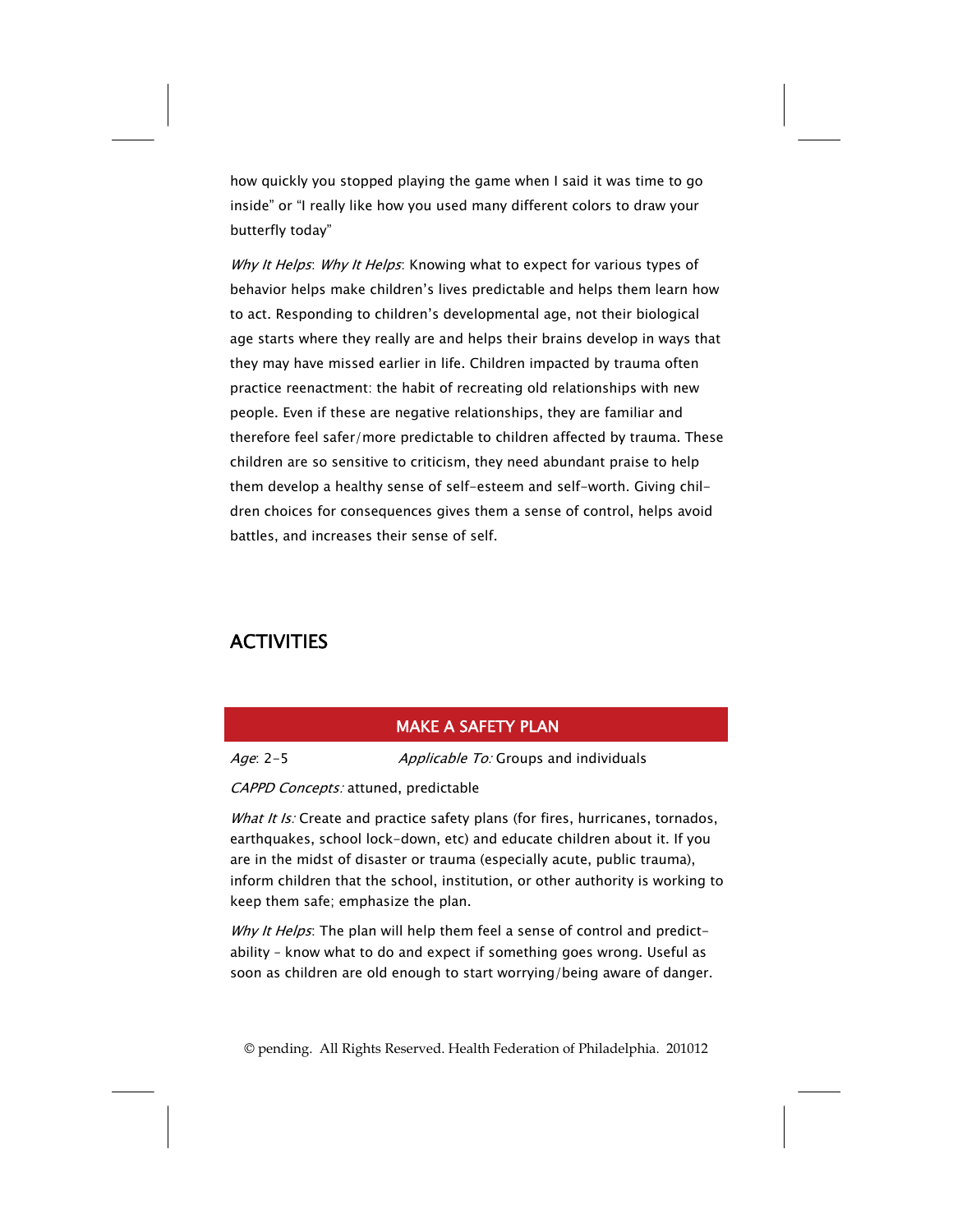### BREATHING RETRAINING

### Age: 3-5 Applicable To: Groups or Individuals

#### CAPPD Concepts: calm, present

What It Is: Walk children through taking deep, slow breaths. If possible, have children lie on their backs. Tell them to focus on breathing in through the nose and out through the nose or mouth. Young children may have to do both through the mouth as it's harder for them to coordinate nose breathing. The goal is to expand the abdomen, not the chest; to help focus on this, have children place their hands on their abdomens. To help them focus, ask them to close their eyes if they want to and visualize a balloon. They should imagine a color for their balloon and that they are trying to fill the balloon from their stomach. You can also place a stuffed animal on their belly and ask them to try and make the animal go up and down with their breathing.

Alternatively, if you have bubble soap and wands available, you can blow bubbles with children to help them focus on taking slow, deep breaths.

Why It Helps: Deep breathing leads to calmness as it calms all of the physiological processes associated with the fight or flight response in the body. Children's brains need to be in a calm state to function and develop and learn normally. When children become upset, you can ask them to remember their breathing practice and take 5 slow, deep breaths.

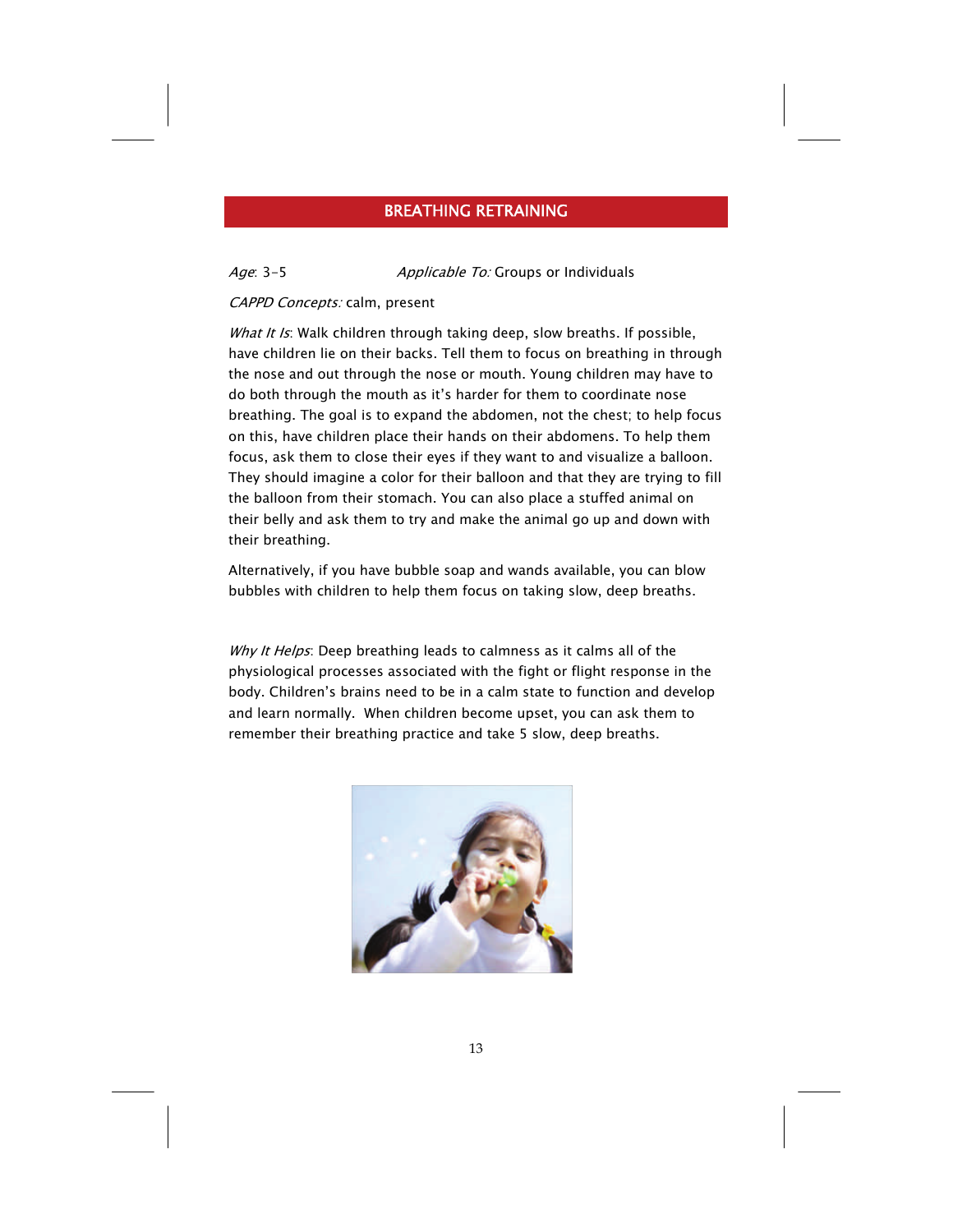### MUSCLE RELAXATION

Age: 3-5 Applicable To: Groups or Individuals

#### CAPPD Concepts: calm, present

What It Is: Have children squeeze their face muscles tight (while making a face), notice how it feels, squeeze tighter – as tight as they can. Then, tell them to let those muscles relax and ask them how it feels now? Move down through the body – shoulders, arms/hands, legs/feet, whole body.

For younger children, give them concrete images to focus on. For example, ask them to imagine that they are a frozen snowman – they should make their muscles tight and hard, just like ice. Ask them to notice how they feel. Then, tell them that the sun comes out and starts to melt them; they should relax into a puddle. Ask them how it feels to be a puddle. Young children respond well to the use of sensory imagery.

Why It Helps: Relaxing their muscles helps children release stress and become calmer. This activity will also calm their brain activity and bring them into their present, safe reality, which will help them focus better on daily tasks and learning.

### POSITIVE IMAGERY

Age: 2-5 Applicable To: Groups or Individuals

CAPPD Concepts: calm, present

What It Is: Ask children to close their eyes if they want to (for some children who experienced trauma closing their eyes can be frightening and/or a trauma trigger) and imagine a nice place in their minds. They can imagine some place they've been or some place that is very familiar and comfortable. Ask them to take 3 deep breathes and imagine any 'bad' thoughts they are having drifting away as they breathe out. Tell them to think about their nice place and imagine it with all their senses. What does it feel/ smell/look/sound like? They should enjoy being in the place and notice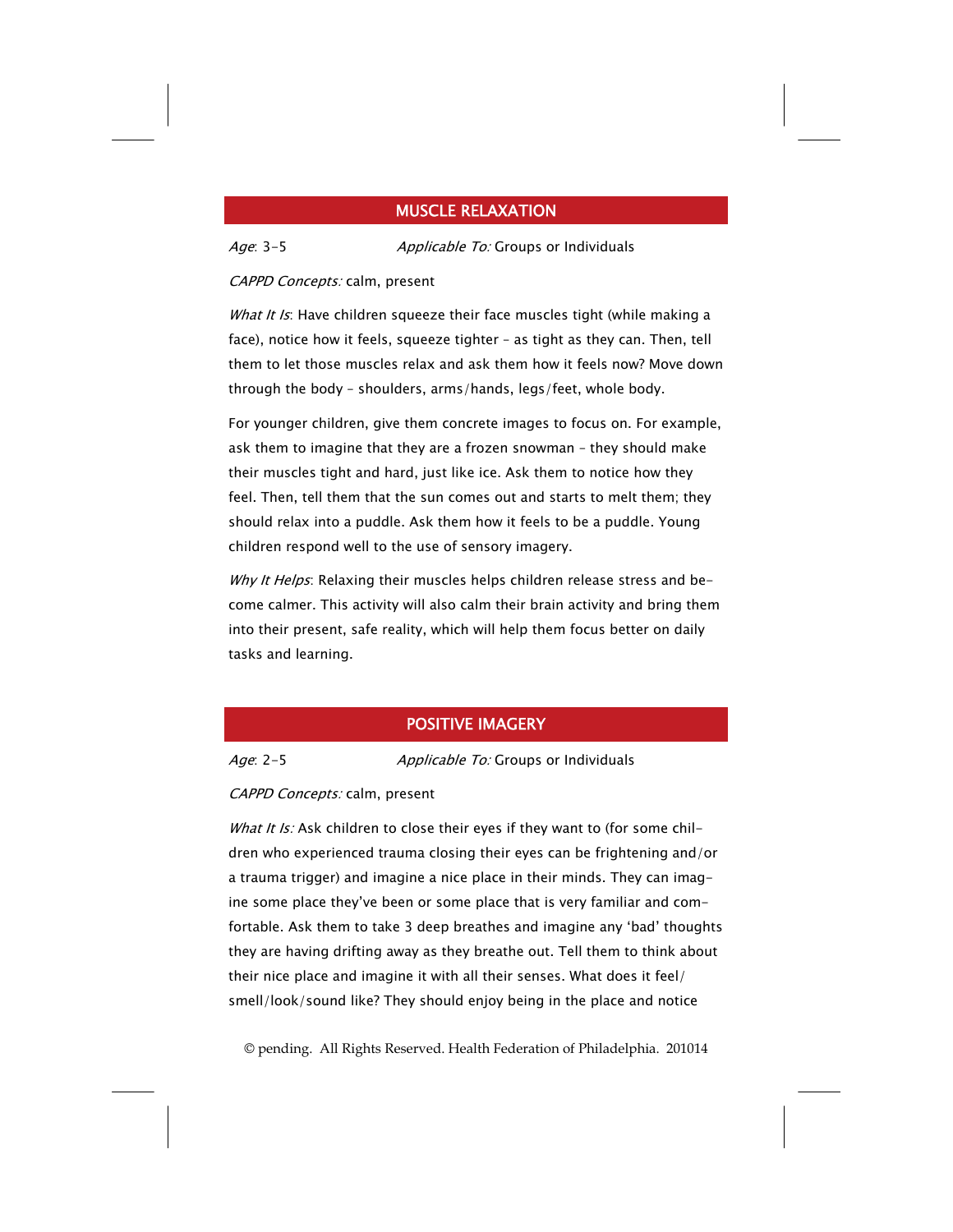how being there makes them feel. When they are ready, they should slowly let go of this image and bring themselves back to the room.

For younger children, ask them to blow their 'bad' feeling away in bubbles (imaginary or real), then "sparkle like a bright star," "shine like the sun," "be gentle like a bunny," and "be quiet like a mouse."

Why It Helps: Letting go of negative emotions and thoughts, at least temporarily, will help children calm down, re-focus and think more positively. It also helps to teach them that they do have control, to some extent, over their feelings and can choose to focus on positive experiences and places.

### CREATIVE ACTIVITIES

Age: 6 mo-5 Applicable To: Groups or Individuals

#### CAPPD Concepts: calm

What It Is: Positive creative activities include: painting/drawing (finger painting), playdough, puppets, rhythmic music/dance (including clapping patterns and listen & move songs; see Appendix I for a list of suggested songs). Give children open prompts; for example - draw your strongest memory, nightmare or a good dream, happy or bad thoughts, family, friends, home, etc. Let them talk about their art work without too much outside interference.

Why It Helps: The physicality of these activities helps keep children calm and decreases anxiety. Rhythmic music or dancing is soothing and brings the brain function back to normal/calm – where it needs to be for proper brain development, learning and functioning. Even very young children/ babies can benefit from these types of activities. The creative aspect of these activities is also important because it can help children safely process their trauma at their own pace and in their own ways.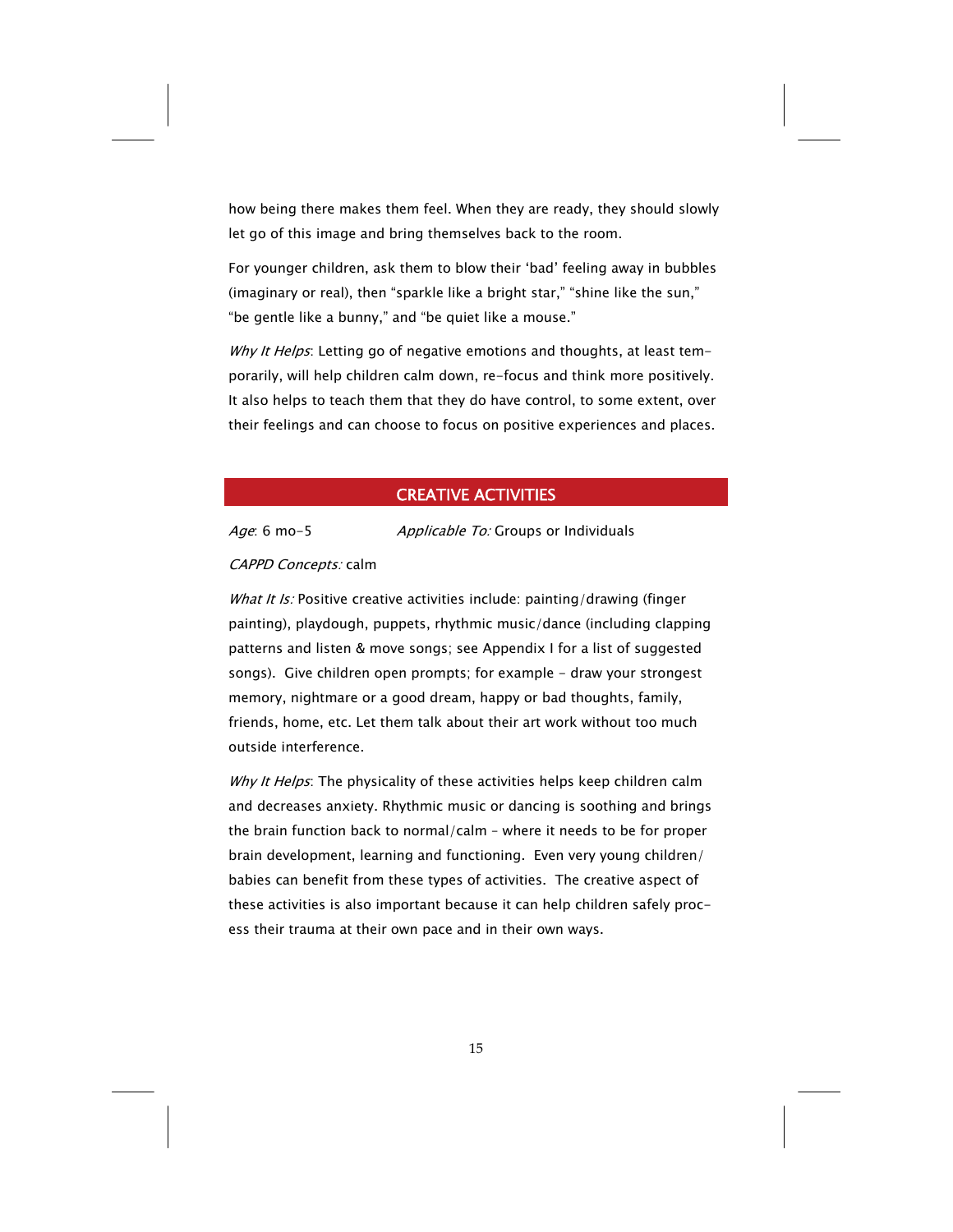### **OUTDOORS**

Age: 6 mo-5 Applicable To: Groups or Individuals

CAPPD Concepts: calm, present

What It Is: Let children run, jump, climb, scream and play outside. Toddlers, as well as older children, like to play 'hide and seek.' Let children be creative in their play.

Why It Helps: Physical activity helps calm children, decreases anxiety, and releases tension and stress. It also helps physical development as well as brain development. 'Hide and seek' is a good outdoors game because it comforts children to be 'lost' and then 'found.' The creative aspect of outdoors play also helps children process their trauma.

### READ STORIES

Age: 0-5 Applicable To: Groups or Individuals

CAPPD Concepts: calm, predictable

What It Is: Read age appropriate, familiar books to and with children. Rhythmic books are especially good. See Appendix I for a list of suggested books.

Why It Helps: Reading is relaxing, which decreases anxiety and stress. Rereading familiar stories is especially good as it provides a sense of control/ predictability and helps pathways develop in the brain. Reading also can be good opportunity to safely sit close together and experience physical comfort (but do not force or pressure children to sit near you/touch you unless they want to).

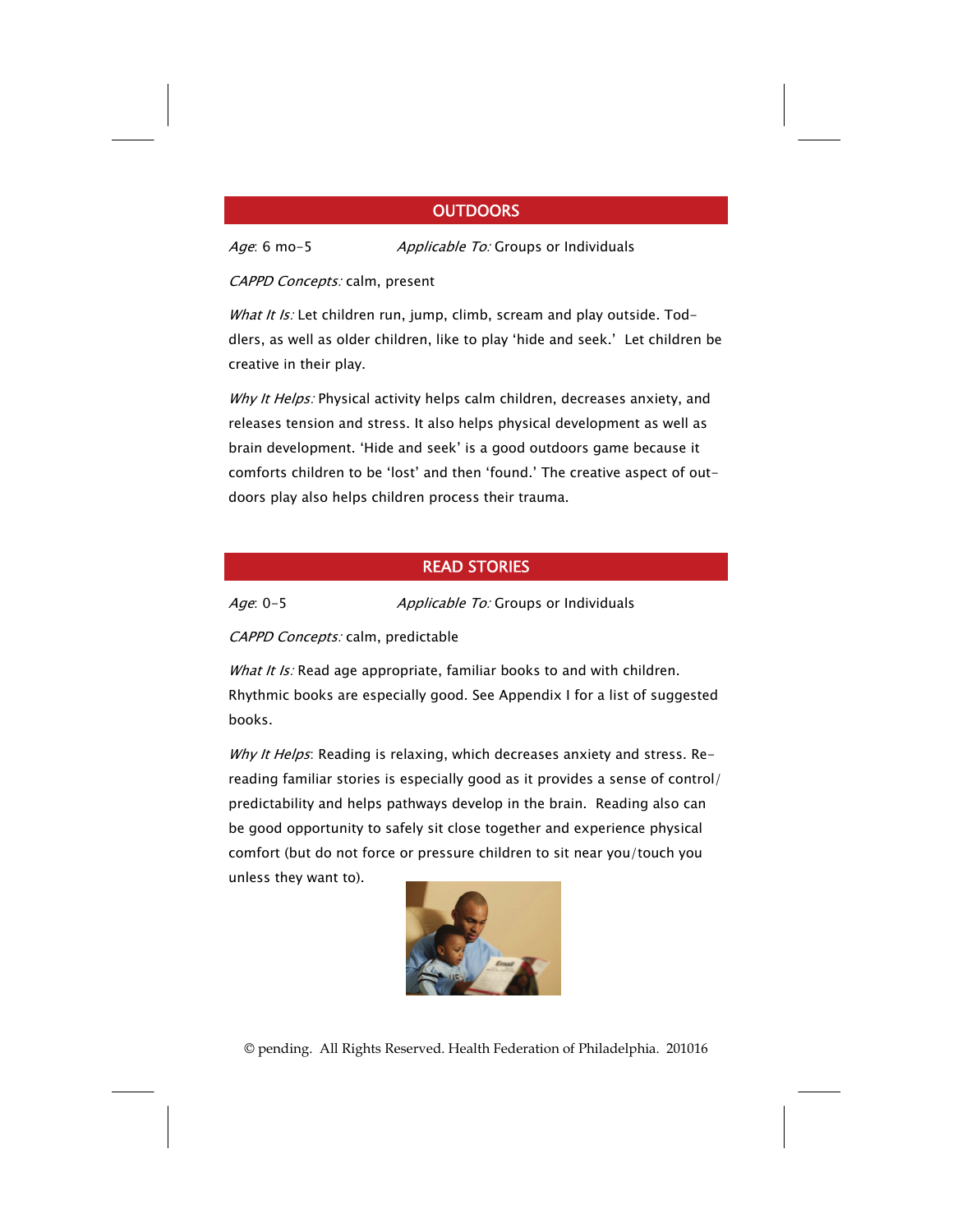### FREE PLAY

Age: 0-5 Applicable To: Groups or Individuals

CAPPD Concepts: calm, present

What It Is: Give children time for unstructured play.

Why It Helps: Free, unstructured play is thought to help with pruning of excess nerves during brain development. In studies, the play curve matches the cerebellum growth curve. Research has found that rats deprived of play had immature neuron connections in the pre-frontal cortex. Studies have also found that for rats with ADHD, one extra hour of play significantly decreased their hyperactive symptoms; thus, for hyperactive children, extra play may help calm and refocus them. Since many children who have experience trauma operate in a chronically hyper aroused state, play may help calm and refocus them as well.

It is important to remember, though, that children benefit from CHILDLIKE play (play that is creative, imaginative, active, engrossing, all-consuming). Many children affected by trauma lose the ability to engage in childlike play. Instead, their play (focused on stress, win/lose situations, control, conflicts) can actually create a negative cycle that worsens trauma. Adults may need to help refocus their play so they re-learn, or learn for the first time, childlike play.

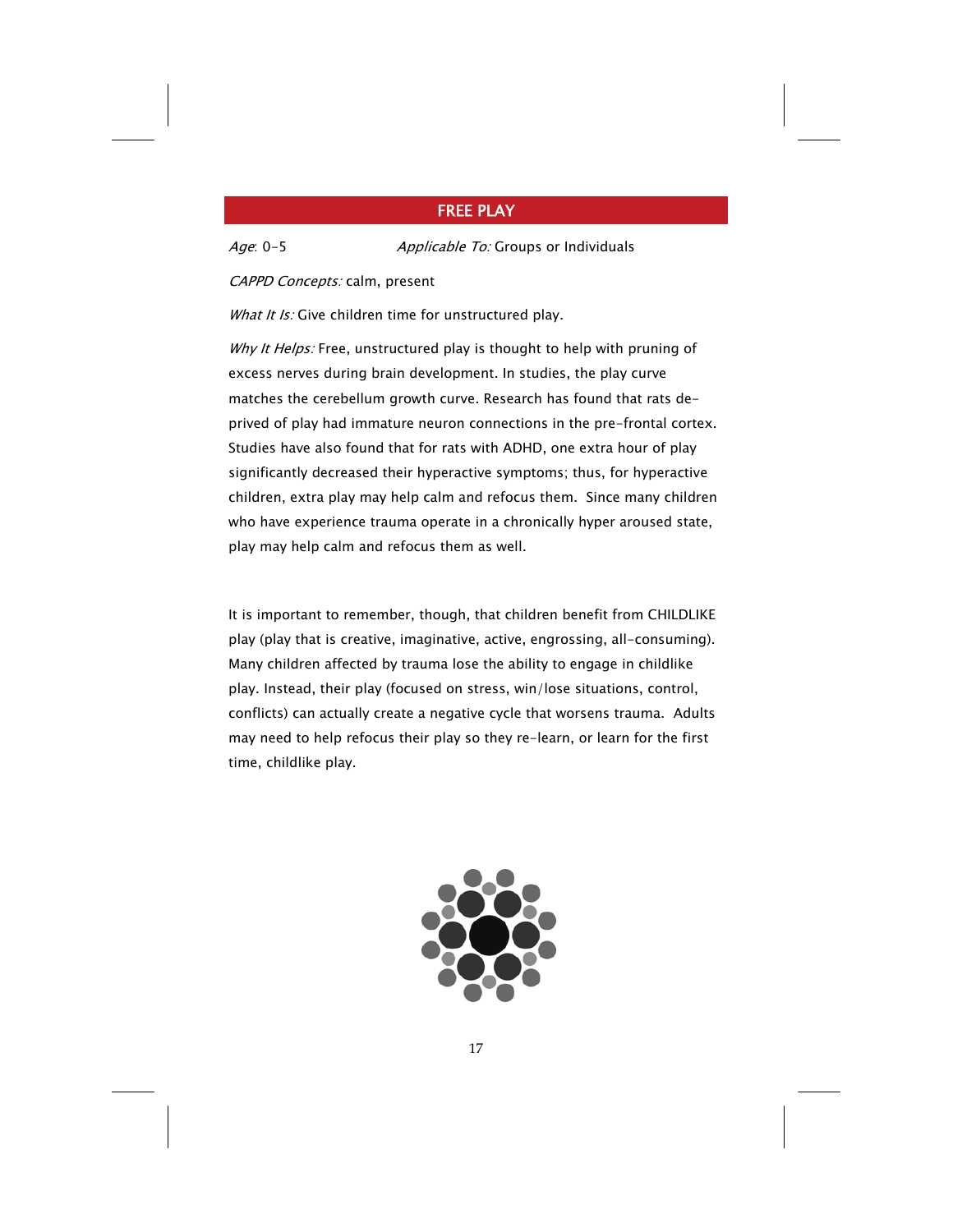### TODAY I FEEL…

Age: 3-5 (appropriate for 2s in an abbreviated way and with more help from the adult, who will do more narrating of what the child is expressing since the child will be communicating emotional states non-verbally)

#### Applicable To: Groups or Individuals

#### CAPPD Concepts: attuned

What It Is: Ask children to complete the sentence describing how they feel. If they are too young to answer verbally, they can draw their answer or you can hold up drawings for them to identify. Draw pictures of feeling faces with children and talk about different times that make them feel this way. When you notice a child experiencing or hear a child expressing a strong emotion, comment to them: "I wonder if you're feeling \_\_\_\_\_\_\_\_\_ because of \_\_\_\_\_\_\_\_\_\_\_\_." This technique is called reflective listening Help children identify ways to deal with specific emotions. For example, if they are feeling overwhelmed or stressed, perhaps some time in a quiet, calm area will help soothe them. If they are feeling sad because they miss people, maybe they will feel better if they talk to you about those people. Help each child learn what works for him.

Why It Helps: These exercises help children become more attuned to their own emotions, which is a first step toward regulating their emotions. They also teach them to express their emotions, which is the first step toward healthy communication. Once children recognize what their emotions are, then they can learn to self-regulate. Research shows that children experience a calming benefit from simply identifying their emotions (Bath, p. 7). Recent studies have also indicated that being able to label our negative feelings actually helps us feel better. Reflective listening is also important because it teaches children that adults care about their feelings; this type of communication builds trust, and models healthy relationships.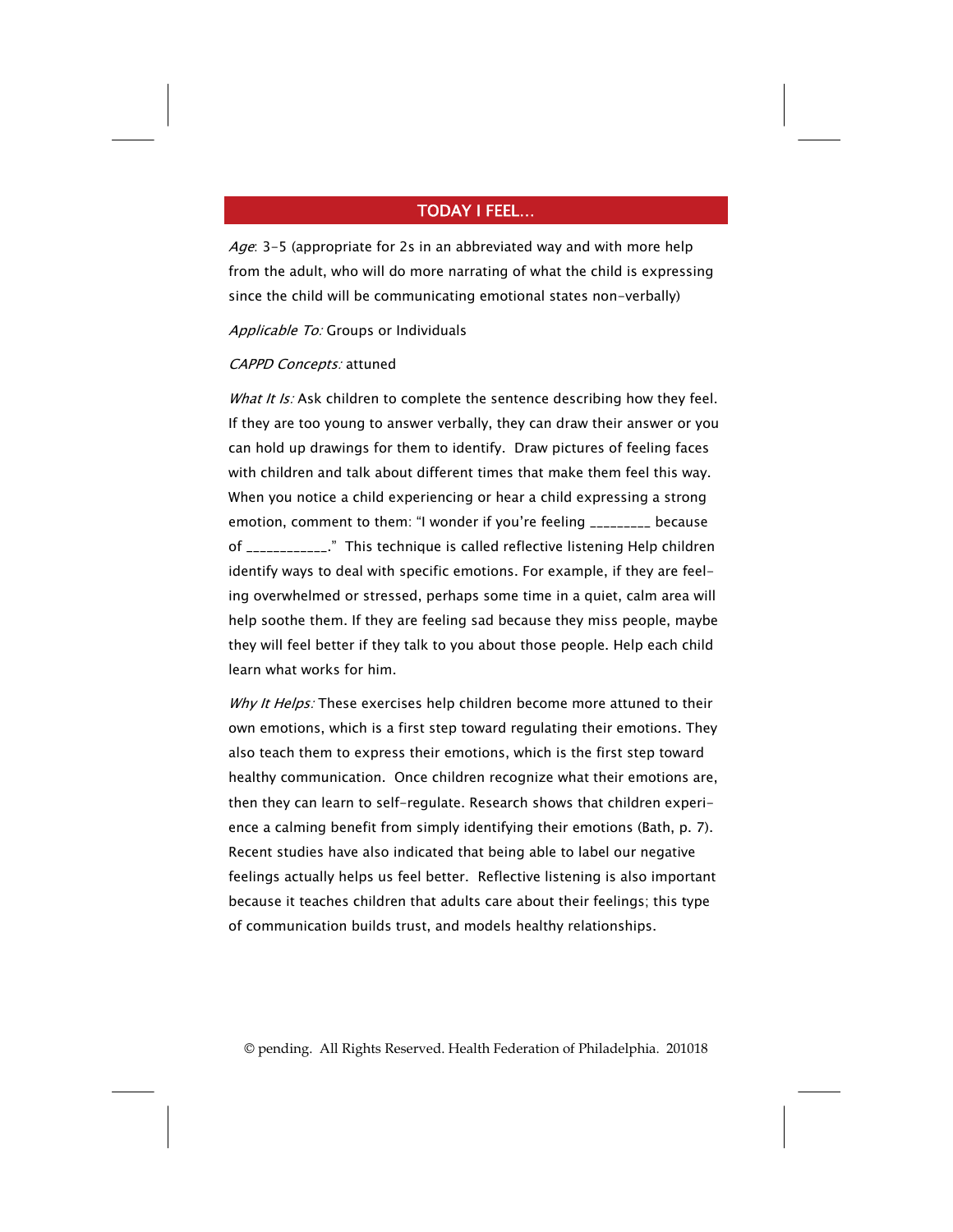### TEACHING ATTUNEMENT

Age: 3-5 Applicable To: Groups or Individuals

### CAPPD Concepts: attuned

What It Is: Similar to the above 'Today I Feel..." activities, except that it focuses more on other people's feelings. Ask and discuss with the children:

- "How can you tell if someone is happy?"
- "How can you tell if someone is sad?"
- "How does it feel when no one listens to you?"
- "When someone is speaking to you, you should look at them."
- "You can understand someone if you listen to their words and watch how they behave.

Why It Helps: Children will develop healthier relationships with others when they can accurately read other people's emotions. Social development is a very important part of normal development. Children who have experienced trauma often have difficulty accurately interpreting other people's emotions. For example, they may have trouble differentiating among neutral, sad, and angry faces. Thus, they need re-learn how to interpret people's body language, facial expression, and tone.

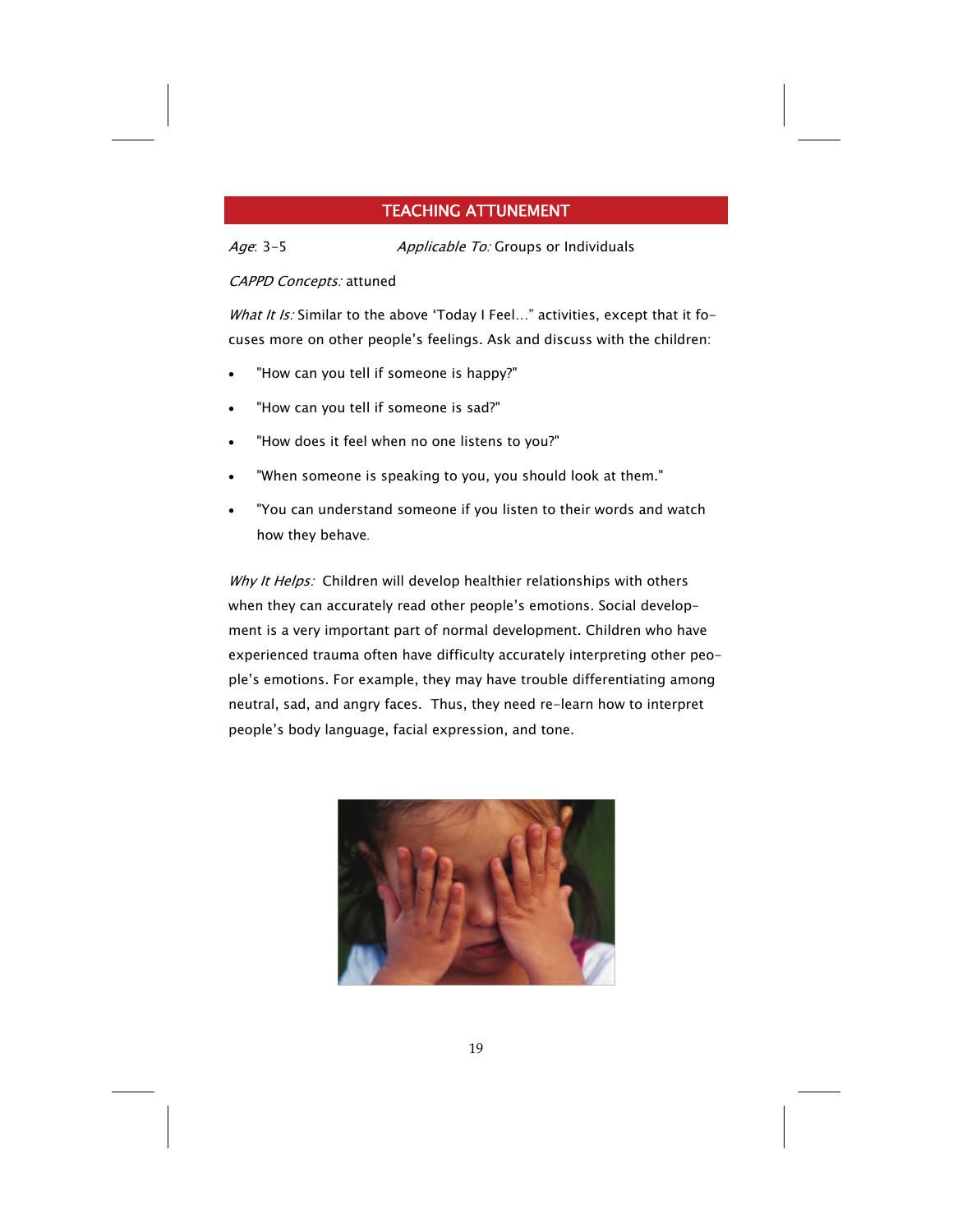### GROUNDING EXERCISE

Age: 4-5 Applicable To: Groups or Individuals

CAPPD Concepts: calm, present

What It Is:

Lead the children through the following:

sit comfortably and relaxed; breathe deeply

look around and name 5 pleasant objects you see

breathe slowly and deeply

name 5 pleasant sounds you hear

breathe slowly and deeply

name 5 pleasant things you can physically feel

breathe slowly and deeply

name 5 colors you see in the room

breathe slowly and deeply

the goal of this activity is to limit intrusive thoughts about the trauma; to redirect attention to the outside world.

Why It Helps: This exercise calms children and brings them into the "here and now" which is safer than the stress or trauma-related thoughts and feelings they may be experiencing. Calming helps bring their brain activity from hyper aroused to normal.

## TREASURE HUNT

Age: 2-5 Applicable To: Groups or Individuals

#### CAPPD Concepts: predictable

What It Is: Have children look for certain objects (yellow star, etc) around the room. Repeat the activity often.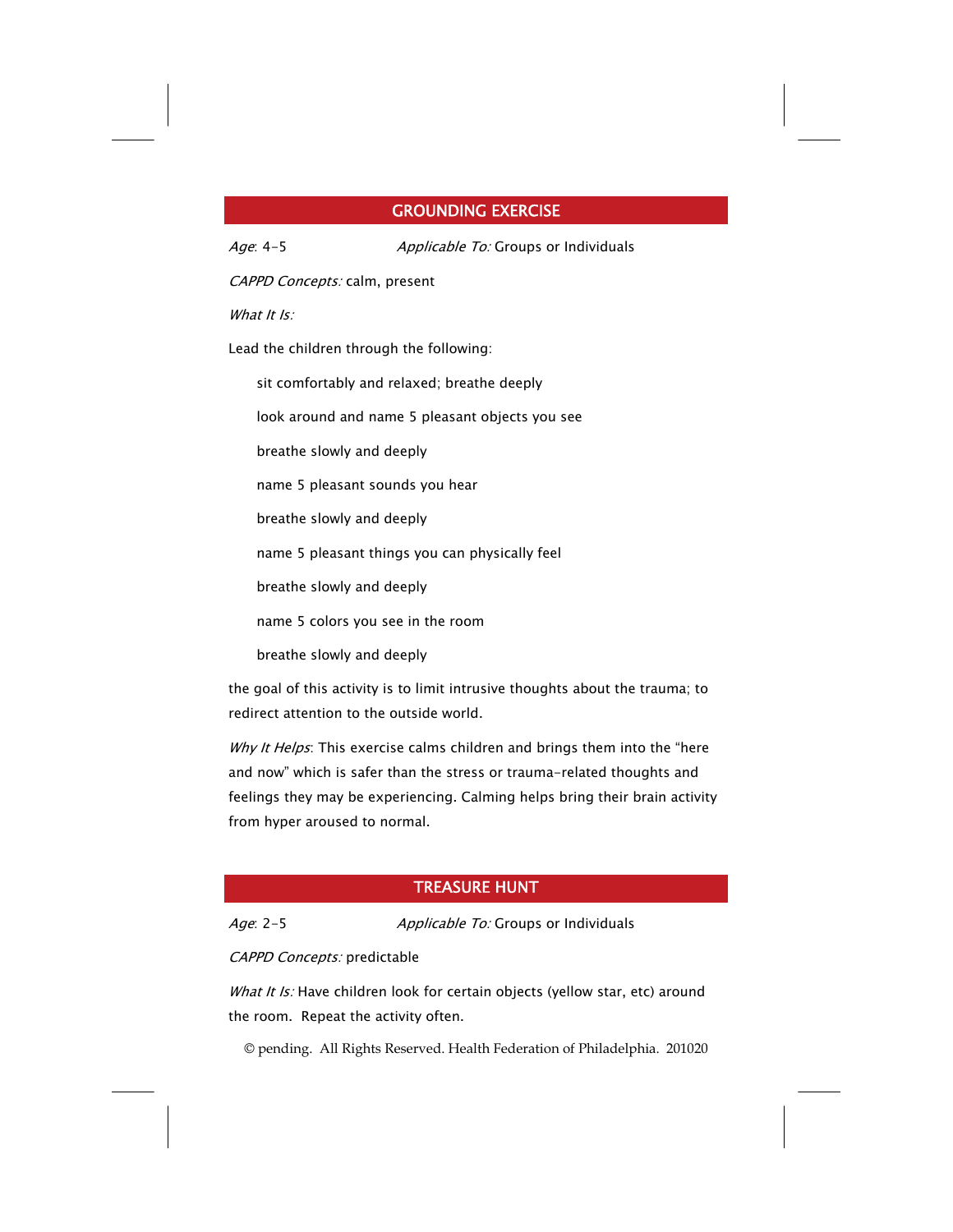Why It Helps: Finding items where you expect them to be, and repetition in general, provides predictability, which decreases hyper-arousal. Repetition is also necessary for the brain to build new pathways and leads to competence and skill development.

### I SPY

Age: 2-5 Applicable To: Groups or Individuals

CAPPD Concepts: attuned

What It Is: Ask children to find/identify other children with certain traits gender, hair/eye color, shirt color, etc. Other, similar activities would be I Hear and I Feel.

Why It Helps: Children who have experienced trauma often have difficulty with peer relationships. This activity helps them learn about their peers and relate to others. Focusing on sensation also helps calm them.

### INTERACTIVE STORY TELLING

Age: 2-5 Applicable To: Groups or Individuals

CAPPD Concepts: attuned, present

What It Is: Use simple, short stories with large words and pictures. Ask children questions about the story as you go along (How do you think the boy feels? What happened at the beginning of the story? What happened in the middle? What do you think will happen next? Have you ever done anything like this? etc)

Why It Helps: Children who have experienced trauma operate in their midbrain, the emotional and sensory part of the brain. They often have difficulty organizing and expressing themselves. This activity will increase their literacy skills, narrative cohesion, and sequencing skills and promote the development of their neocortex. It will also help them achieve a sense of accomplishment and engagement with others.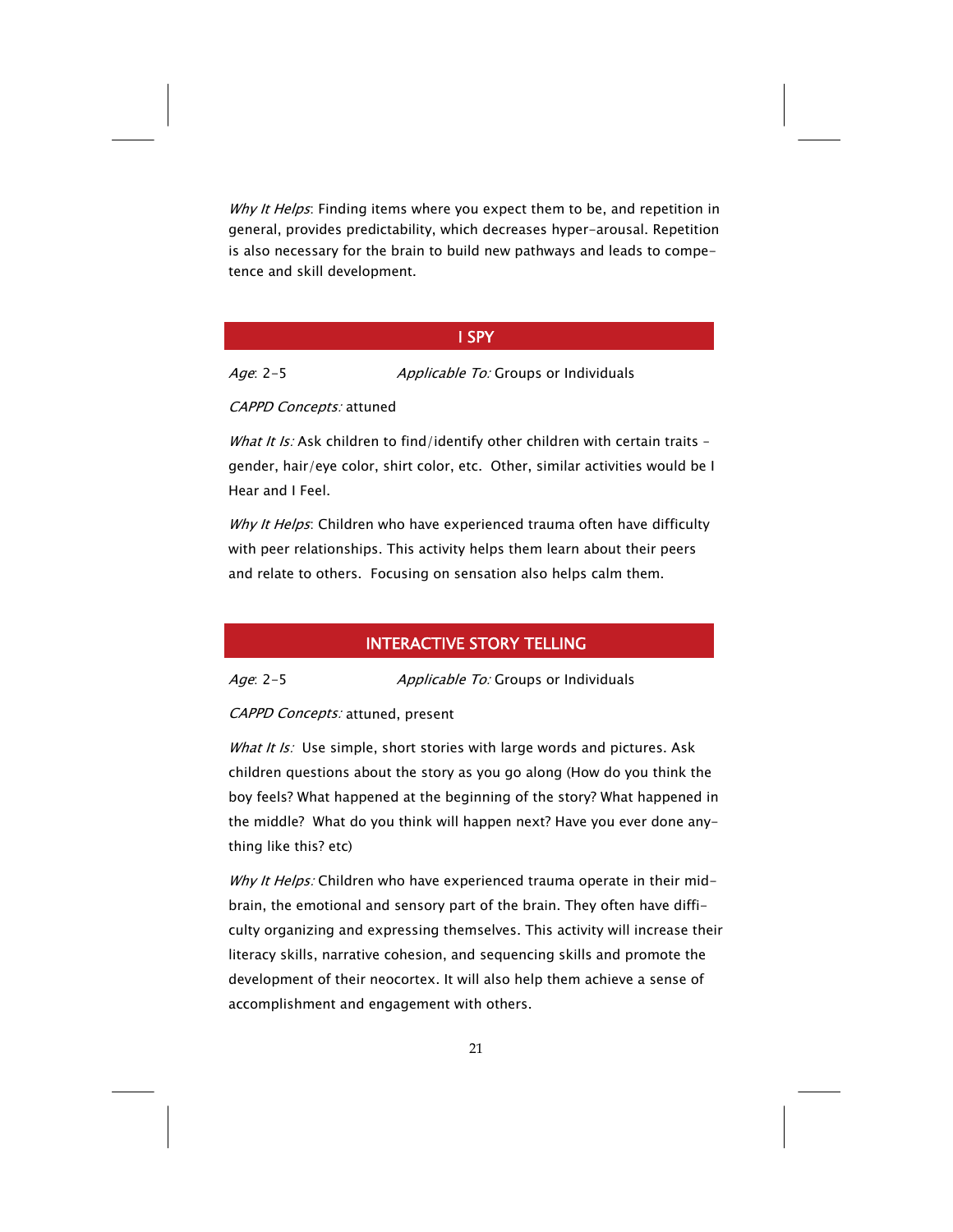### SIMON SAYS

Age: 2-5 Applicable To: Groups or Individuals

CAPPD Concepts: present, predictable, calm

What It Is: Direct the children to do various large motor movements (Simon says: touch your toes, bend over, reach up high, jump up and down, shake your right hand, etc).

Why It Helps: Children who have experienced trauma can have difficulty with higher-level brain functions, such as attending, planning, and organizing. This activity promotes these skills. The physicality of the activity can also help calm

### EMOTIONAL MATCHING

Age: 3-5 Applicable To: Groups or Individuals

CAPPD Concepts: attuned

What It Is: Use pictures of different facial expressions and calm/scary/ exciting/etc scenes. Ask children to match the facial expression to the appropriate scene.

Why It Helps: Children affected by trauma have trouble accurately identifying emotional states; they often over-interpret people's displeasure or upset. For example, they have difficulty differentiating between neutral, sad and angry expressions and may interpret even the slightest sign of annoyance as threatening to them; i.e. expression of fury. The activity provides the opportunity to practice accurately identifying emotional expression and builds neural pathways.

### DRAMATIC PLAY

Age: 3-5 Applicable To: Groups or Individuals

### CAPPD Concepts: calm, attuned

What It Is: Using props, have children pretend that the police come to help a girl who is lost (assign roles to the children), etc (other dramas might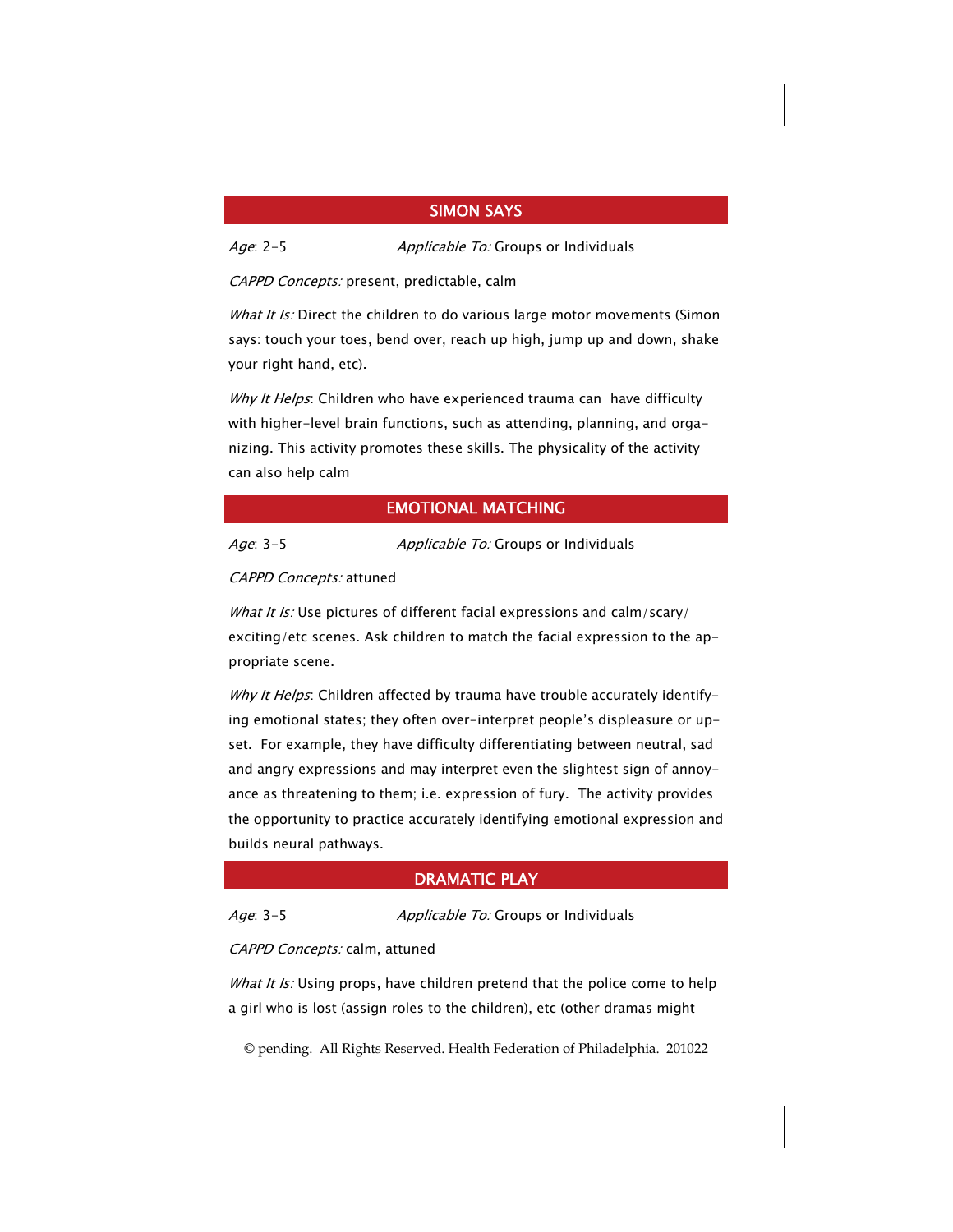involve the hospital, social workers, firefighters – anything with which the child might have had negative experiences).

Why It Helps: Children who have experienced trauma are often afraid of the police (or other people/situations) and often naturally re-enact their trauma through their play. This activity helps them reframe their experiences with police (or others) to learn that police help maintain safety in the community. Research shows that developing 'stories' about their experiences is a crucial part of the recovery process (Bath, p.7). By interacting calmly with children as they do these re-enactments, you will help them manage their stress and create perspectives that go beyond their traumatic experiences.

## ENVIRONMENTAL CHANGES

### LIMIT TV

Age: 0-5 Applicable To: Groups or Individuals

CAPPD Concepts: calm, present, attuned

What It Is: If possible, don't allow children to watch TV at all, but especially programming that exposes them to traumatic events (disaster, murder, accident, death, etc.). If you do watch media on trauma or violence with children, actively engage them and talk about what's happening while watching it and after the program is over.

Why It Helps: TV hinders healthy brain development, especially in very young children (0-3). The rapid movement from scene to scene on TV keeps children's brains on high alert, and interferes with the development of a normal attention span and with children's ability to follow story lines. Being continuously re-exposed to a traumatic event, especially in the sensationalized format of TV can worsen trauma for children. If children do see reminders of trauma they have experienced on TV, discussing it with them is an excellent way to remain attuned and be present for them and to help them make sense of the trauma.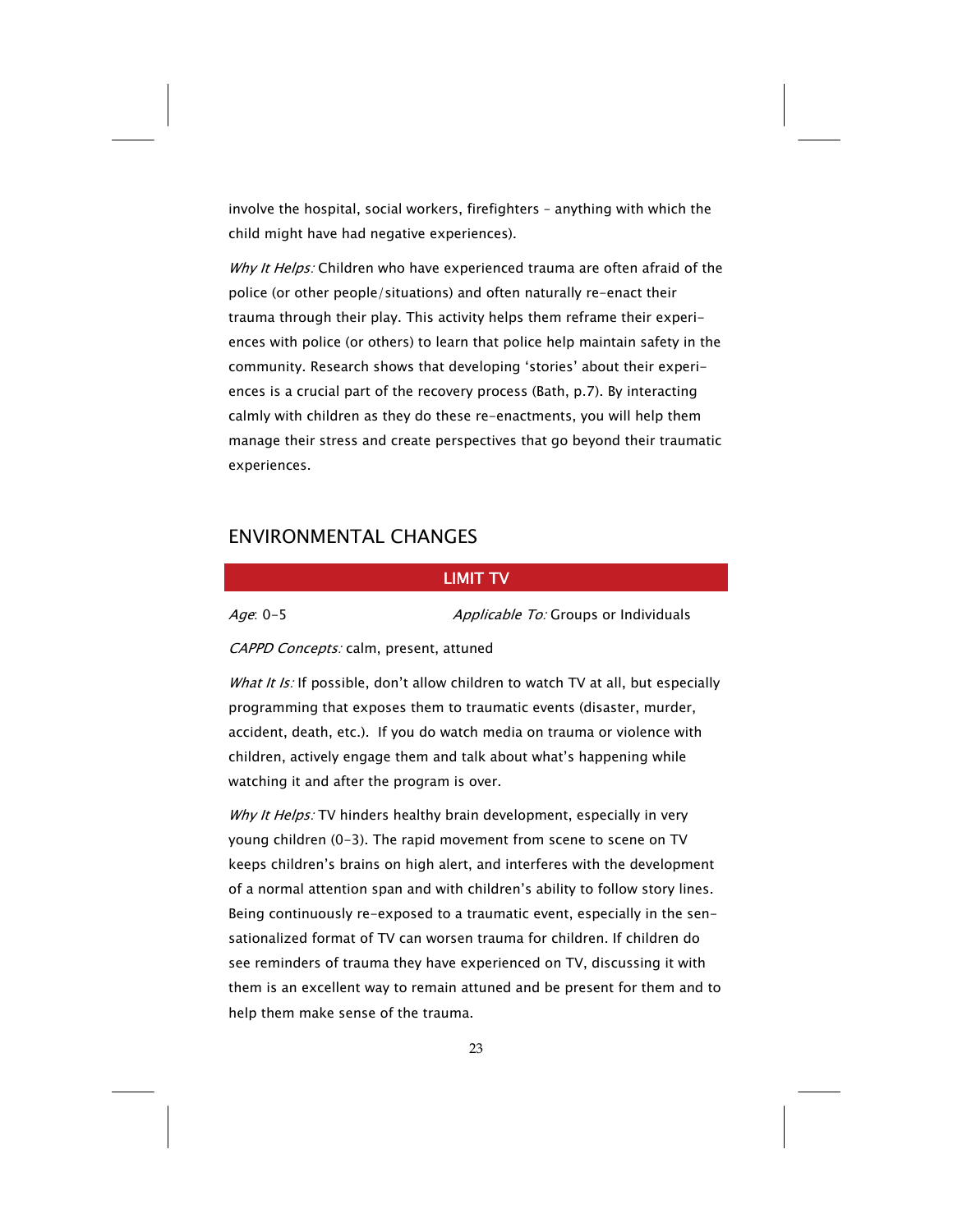### COZY CORNER

Age: 2-5 Applicable To: Groups or Individuals

CAPPD Concepts: calm, attuned

What It Is: Create a cozy area where children can go when stressed, angry, sad, or fearful. Make the area as warm and homelike as possible – soft blankets, soft chairs, beanbag chairs, cushions, stuffed animals, etc.

Why It Helps: Two major problems children affected by trauma experience are an absence of feeling safe and the inability to self-soothe, particularly when they are operating in a hypervigilant state. Providing them with a calm, cozy area can provide them with a safe retreat when they feel overwhelmed or unsafe and gives them the opportunity to practice selfsoothing and regulating their emotions.

### PLAY BACKGROUND MUSIC:

Age: 0-5 Applicable To: Groups or Individuals

CAPPD Concepts: calm, present, attuned

What It Is: Play soft, classical/instrumental music in the background.

Why It Helps: This technique can help create a soothing environment. The rhythms of music help bring brain functioning from hyperactive or disassociated states to "normal", which promotes neurological development.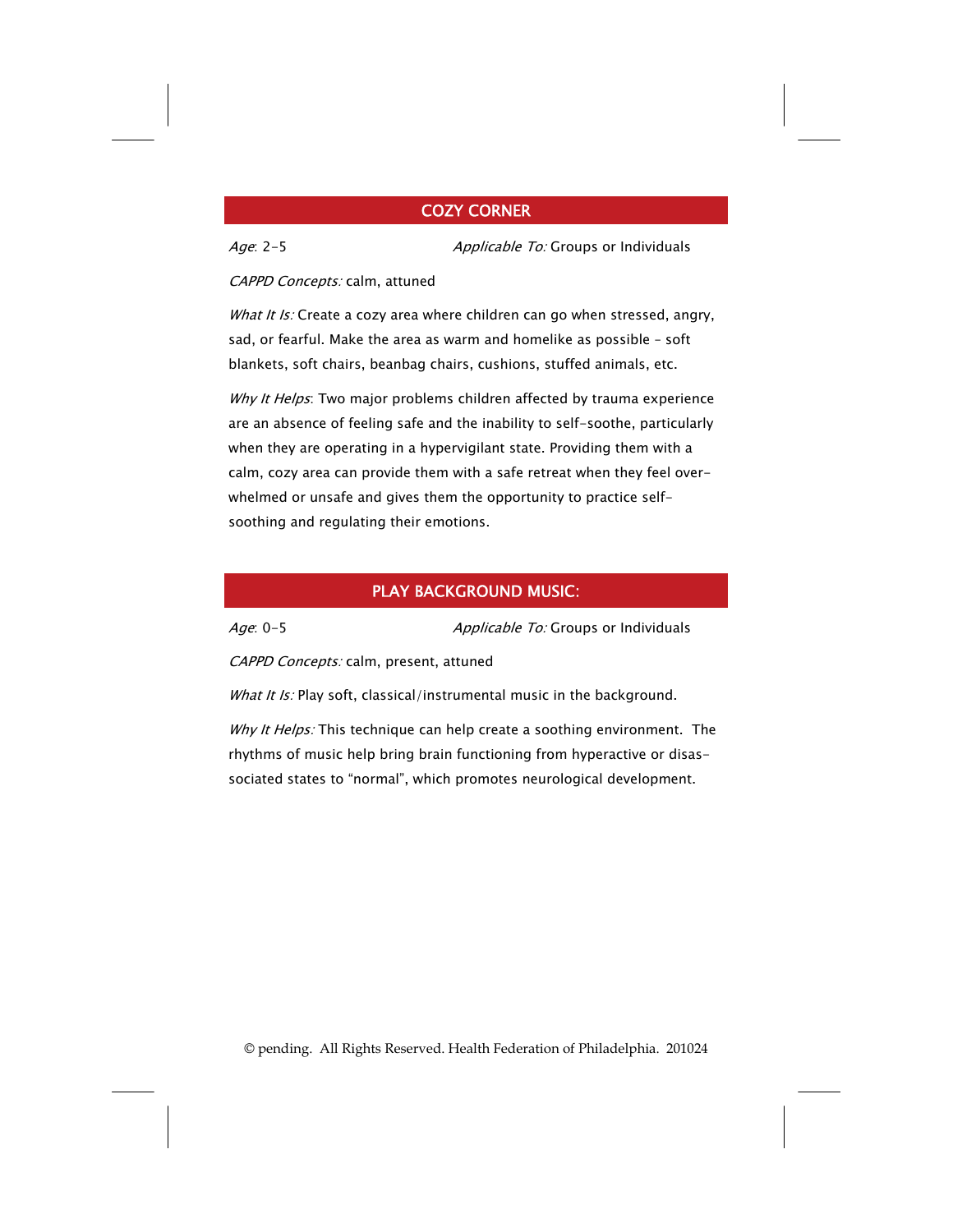## APPENDIX I

Recommended Books and Music for Infants and Toddlers

(Taken from Helping Children Rebound)

BOOKS

### Black and White Illustrations

Baby Animals: Black and White by Phyllis Limbacher Tildes

**Black on White by Tana Hoban** 

What is That? by Tana Hoban

White on Black by Tana Hoban

Who Are They? by Tana Hoban

#### Bold Illustrations

Animal Noises by Stephan Cartwright

Brown Bear, Brown Bear, What Do You See? by Bill Martin, Jr.

Color Farm by Lois Ehlert

Pet Animals by Lucy Cousins

My Car by Byron Barton

#### Baby Faces

Baby Face by Phyllis Limbacher Tildes

Eat (Baby Faces series) by Roberta Grobel Intrater

How Sweet It Is To Be Loved by You (MotownBaby Love Board Book series) by Charles R. Smith, Jr.

Peekaboo Baby (Look Baby! Series) by Margaret Miller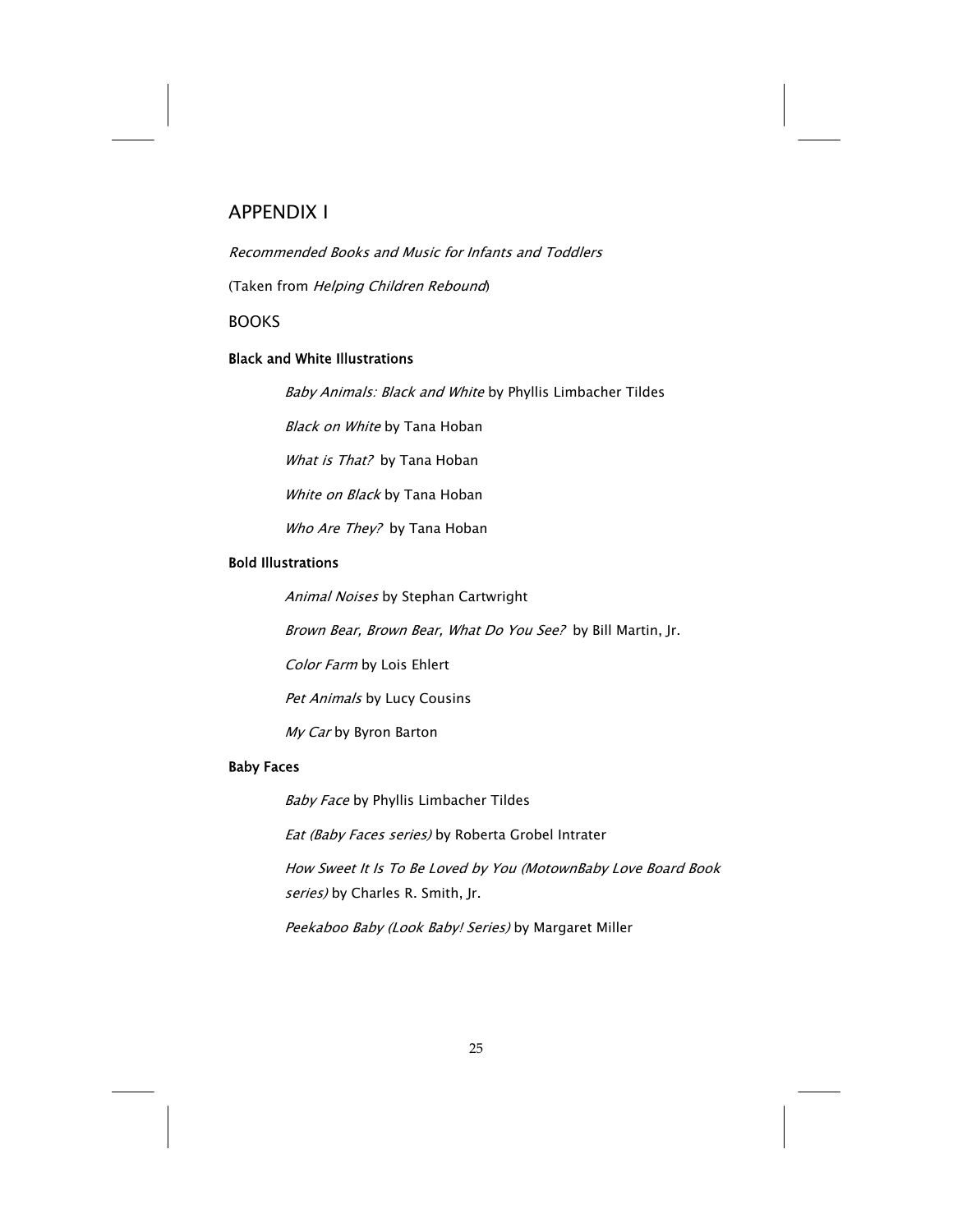#### Books For Toddlers

A You're Adorable by Buddy Kaye, Fred Wise, and Sidney Lippman Baby Dance by Ann Taylor Busy Fingers by C.W. Bowie Can I Have a Hug? by Debi Gliori Counting Kisses: A Kiss and Read Book by Karen Katz Goodnight Moon by Margaret Wise Brown Hear Are My Hands by Bill Martin, Jr. Hush Little Baby by Sylvia Long I Love You Baby from Head to Toe! by Karen Pandell Just Like Me by Miriam Schlein "More, More, More," Said the Baby by Vera B. Williams Pretty Brown Face by Andrea Davis Pnkney The Runaway Bunny by Margaret Wise Brown Ten Little Fingers by Annie Kubler Ten, Nine, Eight by Molly Bang Tickly Under There by Debi Gliori Toes, Ears and Nose!: A Lift-the-Flap Book by Marion Dane Bauer What Does Baby Say? by Karen Katz Where is Baby's Belly Button? by Karen Katz Will You Carry Me? by Heleen van Rossum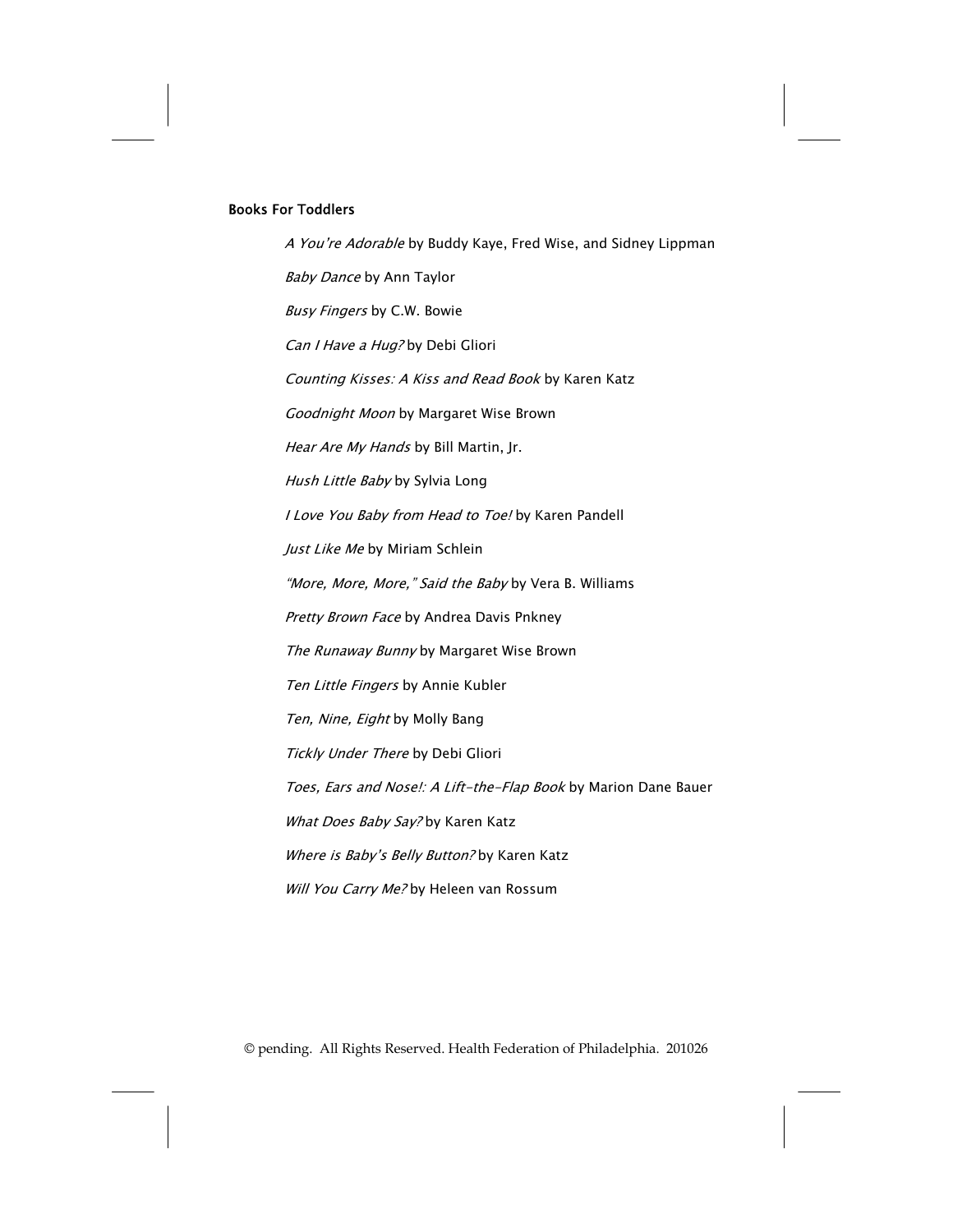### MUSIC

### Lullabies

A Child's World of Lullabies by Hap Palmer Dream a Dream by Mary Stahl Lullabies for Little Dreamers by Kevin Roth The Baby Record by Bob McGrath Wee Sing Nursery Rhymes and Lullabies by Pamela Conn Beall and Susan Hagen Nipp

### Gentle Music

Baby's First Classics, Volume 1,2,and 3 by various artists, St. Clair Records Baby's First Guitar Music by various artists, St. Clair Records Quiet Places and Seagulls by Hap Palmer

### Playful Songs and Nursery Rhymes: Recordings

Babysongs and More Babysongs by Hap Palmer Early, Early Childhood Songs by Ella Jenkins Peek-A-Boo and So Big by Hap Palmer Songs and Games for Toddlers by Bob McGrath Tiny Tunes by Carole Peterson Wee Sing and Pretend by Pamela Conn Beall and Susan Hagen Nipp Wee Sing Children's Songs and Fingerplays by Pamela Conn Beall and Susan Hagen Nipp Wee Sing for Baby by Pamela Conn Beall and Susan Hagen Nipp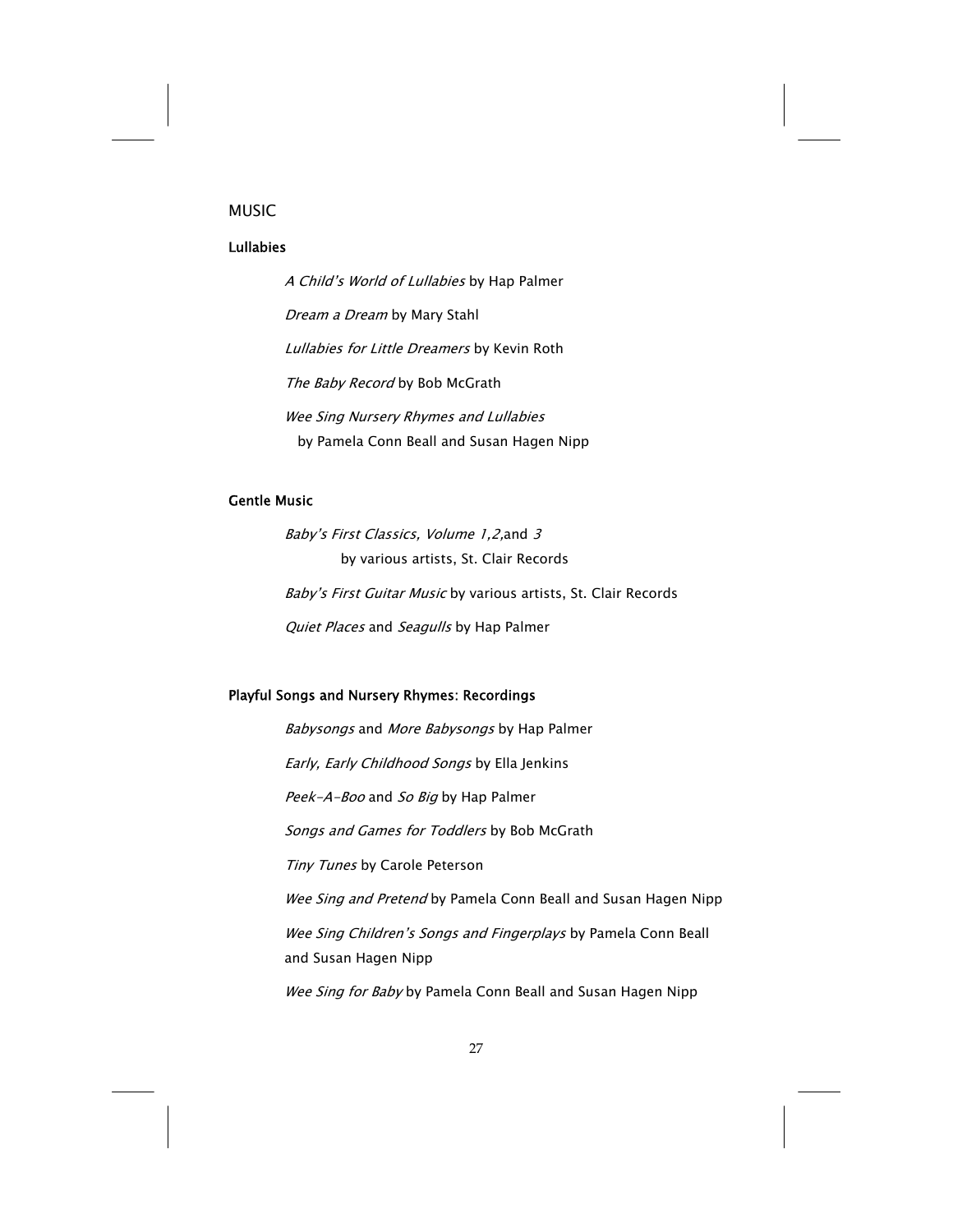### Songs and Nursery Thymes: Resource Books for Caregivers

I Love You Rituals by Becky A. Bailey The Book of Bounces by John M. Feierabend The Book of Simple Songs & Circles by John M. Feierabend The Book of Tapping and Clapping John M. Feierabend The Book of Wiggles and Tickles John M. Feierabend



© pending. All Rights Reserved. Health Federation of Philadelphia. 201028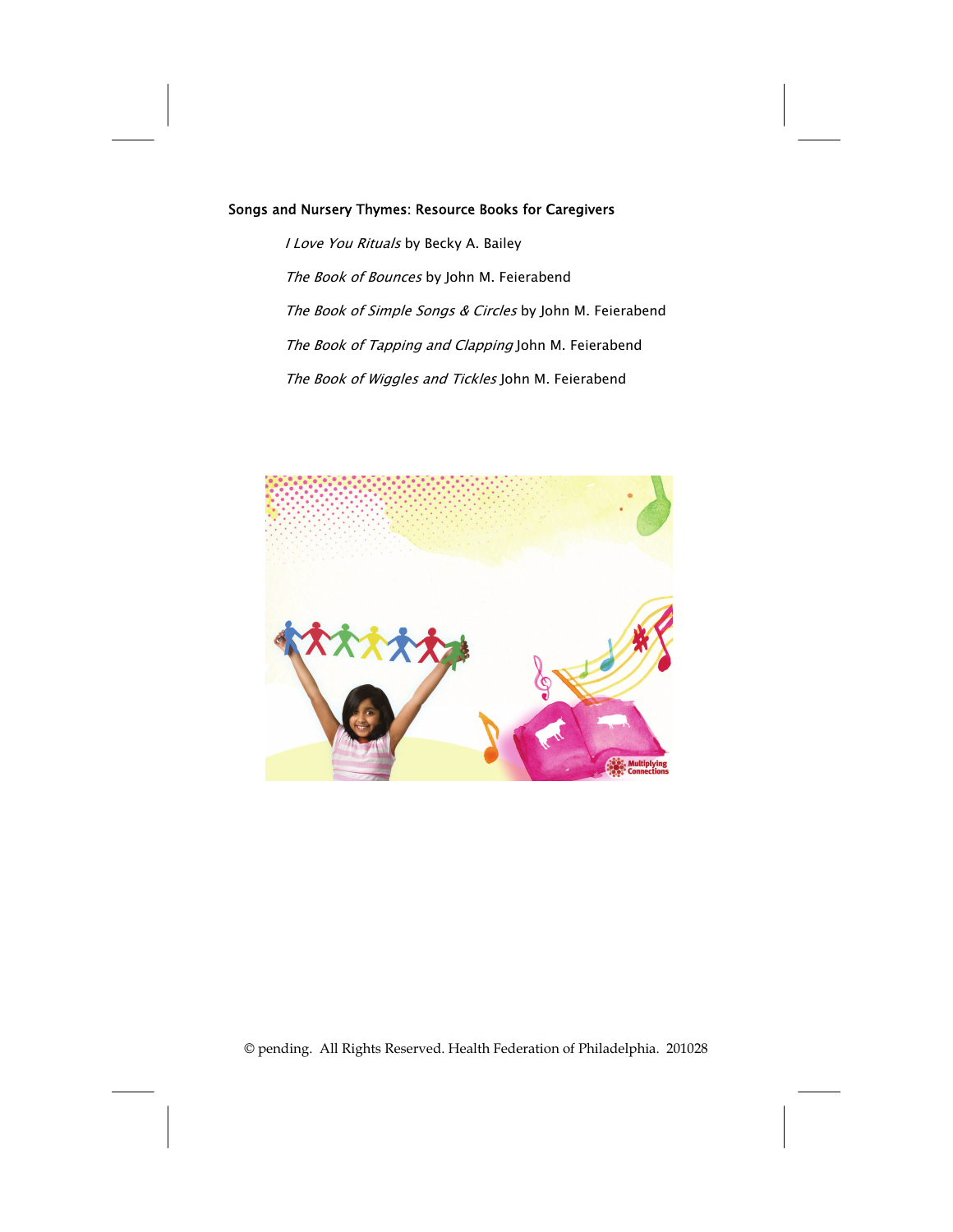## **REFERENCES**

Bilmes, J., & Heroman, C. (2005). Helping Children Rebound: Strategies for Infant & Toddler Teachers After the 2005 Hurricane. Washington, D.C: Teaching Strategies, Inc.

Gabowitz, D., Konnath, K. (2008). Developing Trauma-Informed Services for Families Experiencing Homelessness. An Interactive Training Video and Guide

Grounding Exercise for Traumatic Stress. Psychosocial First Aid Field Operations Guide (2<sup>nd</sup> Ed). The National Child Traumatic Stress Network. Retrieved from [http://www.nctsnet.org/.](http://www.nctsnet.org/)

Handout Packet. (2008). Trauma Course, presentation Multiply Connections workgroup. Philadelphia. (The National Child Traumatic Stress Network)

Head Start School Intervention Project. Southwest Michigan Children's Trauma Assessment Center.

Henig, R.M. (Feb 17, 2008). Taking Play Seriously. The New York Times.

Parent Tips for Helping Infants and Toddlers after Disasters. Psychological First Aid – Field Operations Guide. National Child Traumatic Stress Network.

Perry, Bruce. Trauma Up to Age Five. Video #4 in Film Series: Childhood Trauma. VB 9.08

Preventing Child Maltreatment Through the Promotion of Safe, Stable, and Nurturing Relationships Between Children and Caregivers. (2009) Atlanta: Center for Disease Control.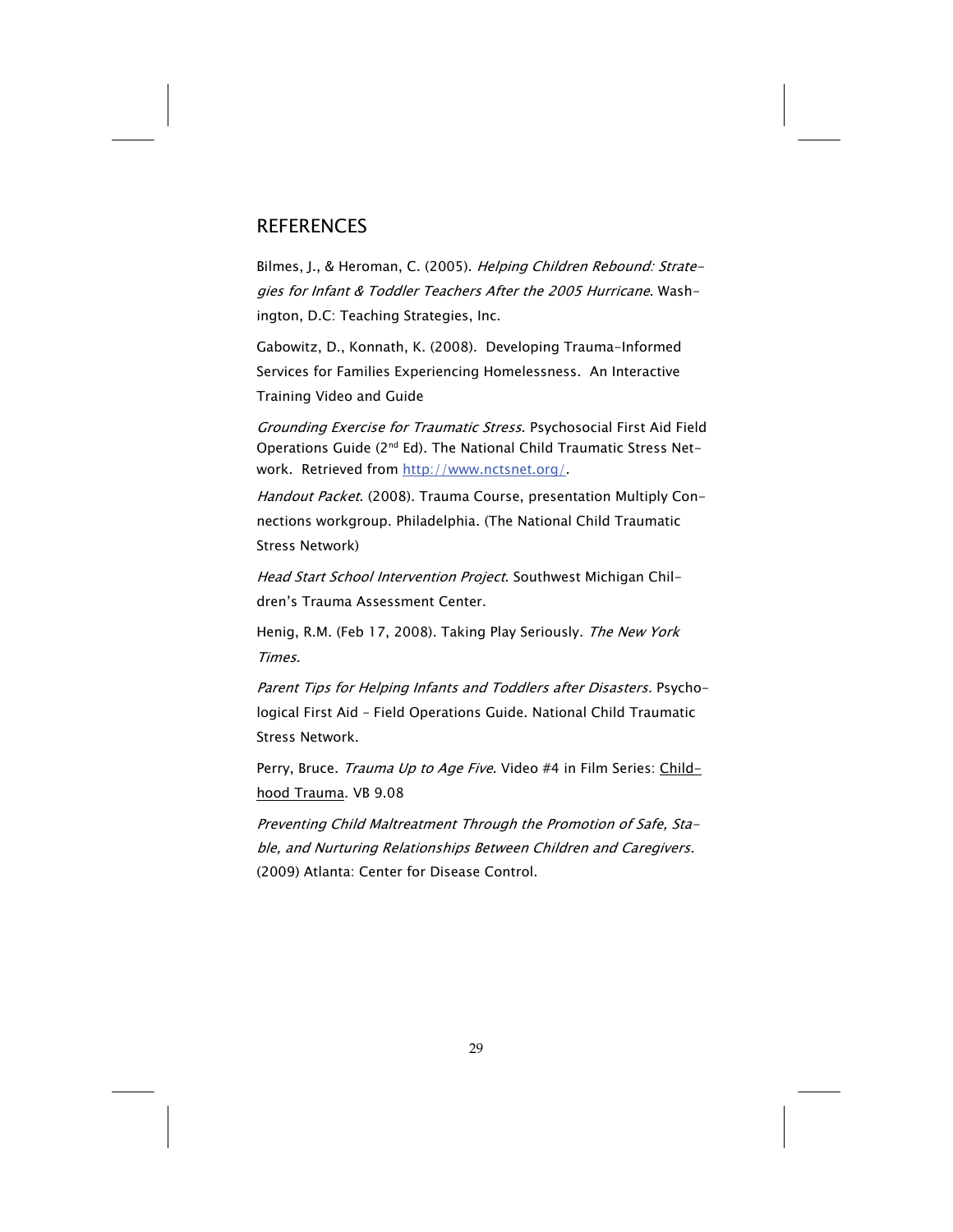# HOW I STAY CAPPD

| To stay Calm I                                                                     |
|------------------------------------------------------------------------------------|
|                                                                                    |
|                                                                                    |
|                                                                                    |
|                                                                                    |
| ,我们也不能在这里,我们也不能在这里的时候,我们也不能会在这里,我们也不能会在这里,我们也不能会在这里的时候,我们也不能会在这里的时候,我们也不能会在这里,我们   |
|                                                                                    |
| To be Present I                                                                    |
|                                                                                    |
|                                                                                    |
| To be Predictable I<br><u> 1980 - Andrea Barbara, amerikan personal (h. 1980).</u> |
|                                                                                    |
|                                                                                    |
|                                                                                    |
|                                                                                    |
|                                                                                    |
|                                                                                    |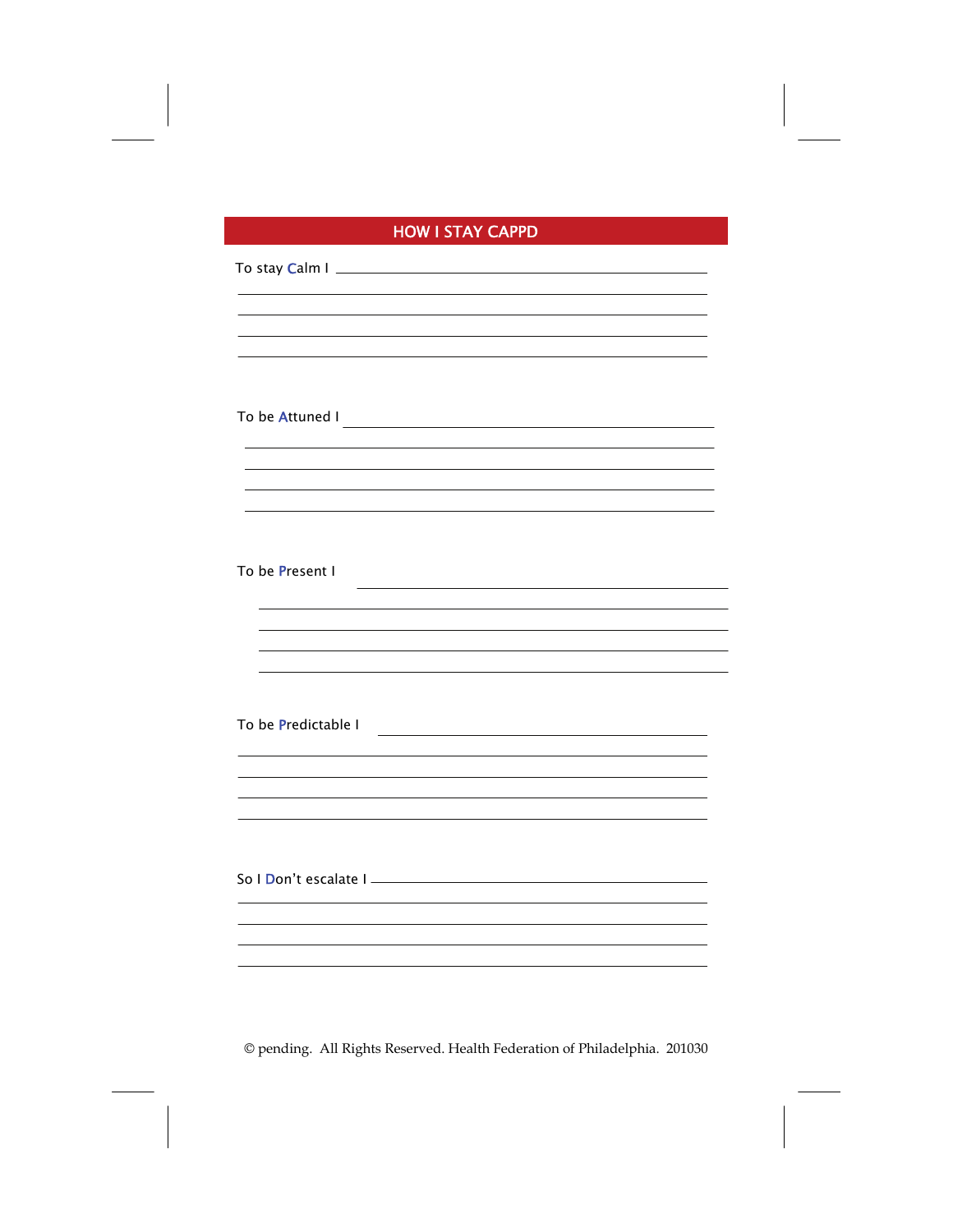**Multiplying Connections** is a cross-system initiative funded by the William Penn Foundation to build the capacity in Philadelphia's public children's service system to

- Provide developmentally appropriate and trauma informed services for all children;
- Understand and respond to children suffering from trauma in ways that "do no further harm;" and
- Support ways to expand the quality and quantity of children's relationships, and nourish their healthy development.

The Health Federation of Philadelphia is home to *Multiplying Con*nections. Our steering committee public system partners include the School District of Philadelphia, Early Childhood Education Program and the City of Philadelphia's Departments of Human Services, Public Health, Maternal Child Family Health Division, and Behavioral Health, Children's Division. We are also proud to partner with the Institute for Safe Families, The Center for Non-violence and Social Justice , The Children's Crisis Treatment Center, The Behavioral Health Training and Education Network and the Pennsylvania Council for Children Youth and Family Services..

To learn more about Multiplying Connections visit our website: www.multiplyingconnections.org